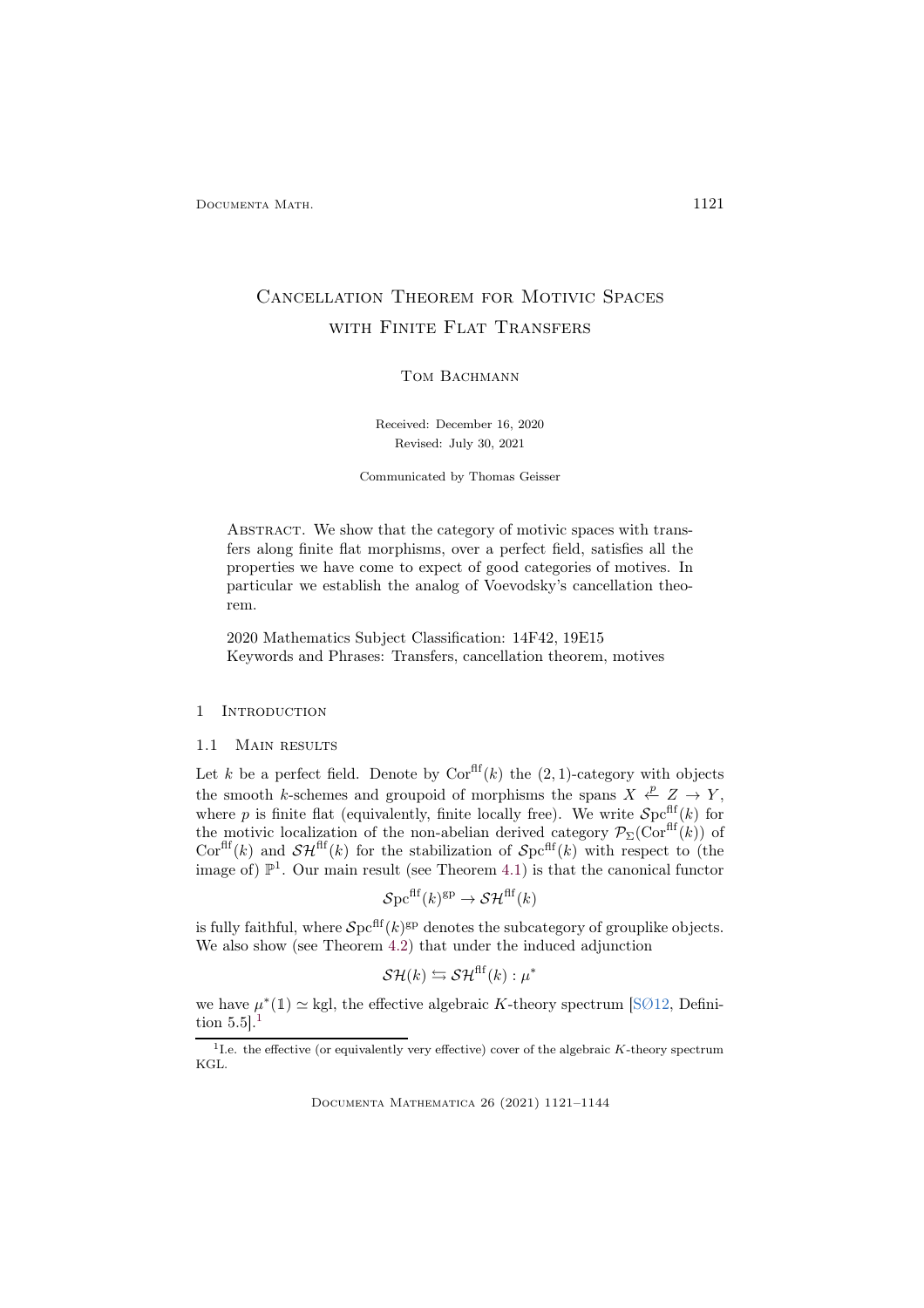#### 1.2 Proof overview

Voevodsky and Suslin have provided us with a recipe for proving results of the above style [\[Voe10,](#page-23-1) [Sus03\]](#page-23-2) which has since been replicated several times; see e.g.  $[FØ17, BFI7, AGP16]$  $[FØ17, BFI7, AGP16]$ . Essentially, for any sufficiently nice category of correspondences, the motivic localization functor always takes the form  $L_{\text{Zar}}L_{\mathbb{A}1}$ and consequently can be controlled quite effectively. Fully faithfulness of stabilization then reduces to constructing for every correspondence

$$
\alpha:X\times\mathbb{G}_m\leftarrow Z\to Y\times\mathbb{G}_m
$$

new correspondences  $\rho_n(\alpha)$  from X to Y, satisfying certain properties. In fact in all known cases the correspondences  $\rho_n(\alpha)$  are obtained by intersecting with a family of specific cycles on  $\mathbb{G}_m \times \mathbb{G}_m$ ; the complication that always arises is that this intersection need not be "nice" any more, e.g. in our case it need no longer be finite flat over  $X$ . The main result of this work is Corollary [3.4,](#page-14-0) where we show that flatness holds for  $n$  sufficiently large. Cancellation is then proved by closely following Voevodsky's original argument, just taking into account that  $Cor<sup>ff</sup>(k)$  is no longer a 1-category nor locally group complete or Z-linear. The identification of  $\mu^*(1)$  proceeds in two steps. We first show that  $\mu^*(1) \in$  $\mathcal{SH}(k)$ <sup>veff</sup>. By an argument of Suslin, this follows from a certain property of  $Cor<sup>fft</sup>(k)$  called *rational contractibility* (see Definitions [2.17](#page-11-0) and [A.1\)](#page-19-0). This is again established by essentially imitating Suslin's proof of rational contractibility for finite correspondences, taking into account the small adjustments needed working with categories that are neither locally group complete, Z-linear nor 1 categories. Once this is proved, the identification of  $\mu^*(1)$  with kgl is essentially the main theorem of  $[HJN+20]$ .

#### 1.3 Organization

In [§2](#page-2-0) we review and extend the Voevodsky–Suslin formalism for proving properties of motives built out of sufficiently good categories of correspondences. The most interesting result here is perhaps Proposition [2.16,](#page-8-0) which reformulates Voevodsky's proof of the cancellation theorem in an abstract setting. In [§3](#page-12-0) we study the category of motivic spaces with finite flat transfers, by showing that it satisfies the assumptions on a "good" category of correspondences exposed in the previous section. Using this together with the formalism, we easily establish our main results in [§4.](#page-18-2) In Appendix [A](#page-19-1) we reformulate part of Suslin's theory of rationally contractible presheaves of abelian groups for presheaves of spaces.

#### <span id="page-1-0"></span>1.4 NOTATION

Unless stated otherwise, by a presheaf we mean a presheaf of spaces. We write  $Sm_k$  for the category of smooth (qcqs) k-schemes, and  $Sm_k^{\text{ess}}$  for the category of essentially smooth k-schemes (by this we mean schemes obtained as cofiltered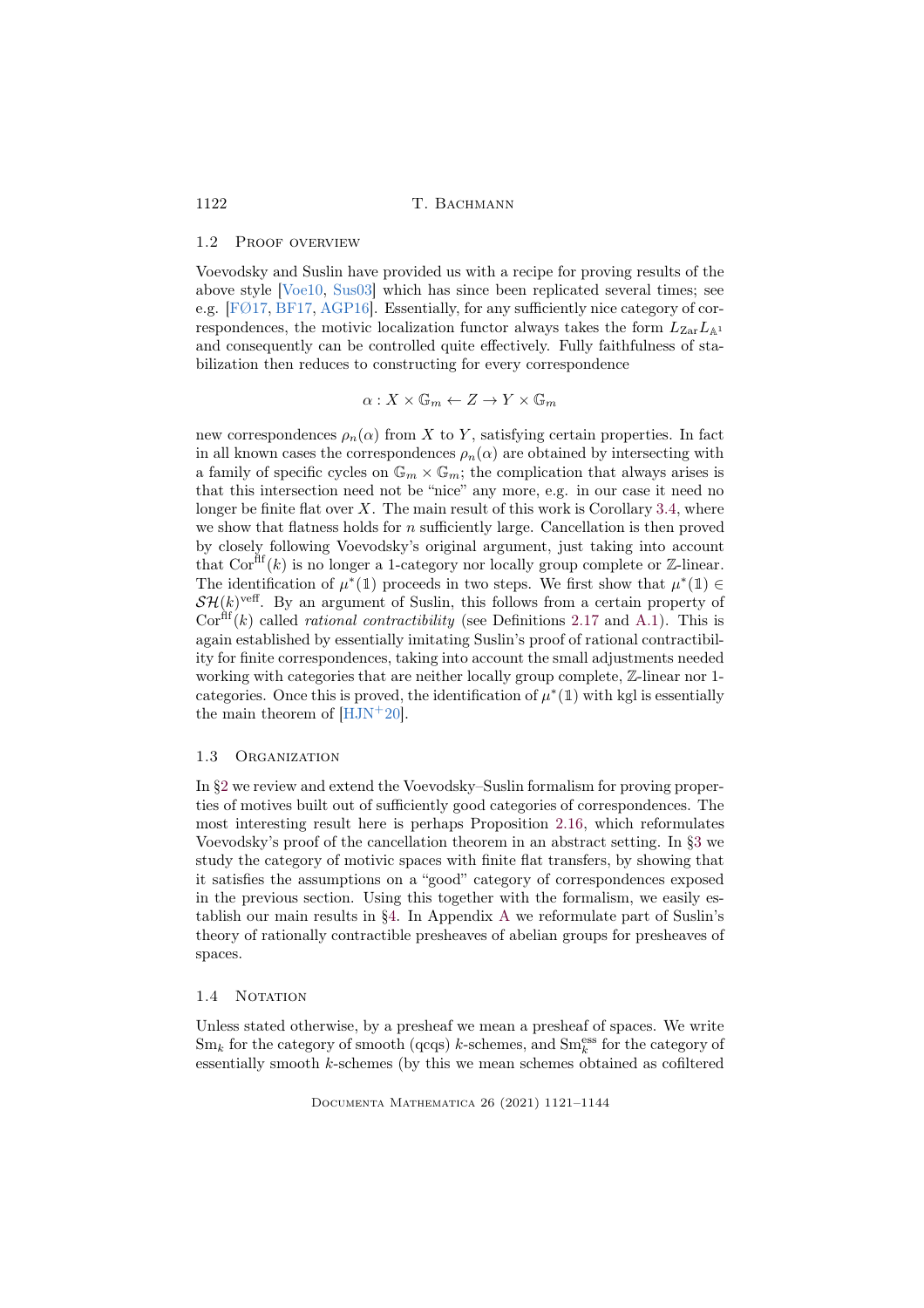limits of diagrams of smooth  $k$ -schemes with affine *étale* transition maps). In a closed symmetric monoidal  $\infty$ -category, we denote by Map(-, -) the internal mapping object. We denote by Spc the  $\infty$ -category of spaces, and by SH the  $\infty$ -category of spectra. Given a category C with finite coproducts, we denote by  $\mathcal{P}_{\Sigma}(\mathcal{C})$  its nonabelian derived category [\[Lur09,](#page-22-2) §5.5.8].

## **ACKNOWLEDGMENTS**

My understanding of the cancellation theorem comes primarily from discussions with Håkon Kolderup and the participants of the Harvard Thursday seminar, which studied motivic infinite loop space theory in fall of 2019. I would like to heartily thank all of them.

- <span id="page-2-0"></span>2 The motivic formalism
- 2.1 GENERALITIES
- 2.1.1

Let S be a scheme. We denote by  $Cor^{fr}(S)$  the symmetric monoidal  $\infty$ -category with objects the smooth S-schemes and morphism spaces given by the tangen-tially framed correspondences [\[EHK](#page-21-2)<sup>+</sup>17,  $\S 4$ ].

<span id="page-2-1"></span>DEFINITION 2.1. By a motivic category of correspondences over  $S$  we mean a symmetric monoidal functor  $\mu : \text{Cor}^{\text{fr}}(S) \to \mathcal{C}$  satisfying the following conditions:

- 1. C is semiadditive, and its tensor product commutes with finite coproducts,
- 2.  $\mu$  preserves finite coproducts and is essentially surjective,
- 3.  $\mu$  is compatible with the Nisnevich topology, a notion to be explained below.

Given any functor  $\mu : \text{Cor}^{\text{fr}}(S) \to \mathcal{C}$  preserving finite coproducts, there is an induced adjunction

$$
\mu: \mathcal{P}_{\Sigma}(\mathrm{Cor}^{\mathrm{fr}}(S)) \leftrightarrows \mathcal{P}_{\Sigma}(\mathcal{C}): \mu^*.
$$

Recall also the adjunction  $[EHK^+17, §3.2.11]$ 

$$
\gamma^* : \mathcal{P}_{\Sigma}(\mathrm{Sm}_S)_* \leftrightarrows \mathcal{P}_{\Sigma}(\mathrm{Cor}^{\mathrm{fr}}(S)).
$$

We put

$$
h^{\mathcal{C}} := \gamma_* \mu^* \mu \gamma^* : \mathcal{P}_{\Sigma}(\mathrm{Sm}_S)_* \to \mathcal{P}_{\Sigma}(\mathrm{Sm}_S)_*
$$

and

$$
U = \gamma_* \mu^* : \mathcal{P}_{\Sigma}(\mathcal{C}) \to \mathcal{P}_{\Sigma}(\mathrm{Sm}_S)_*,
$$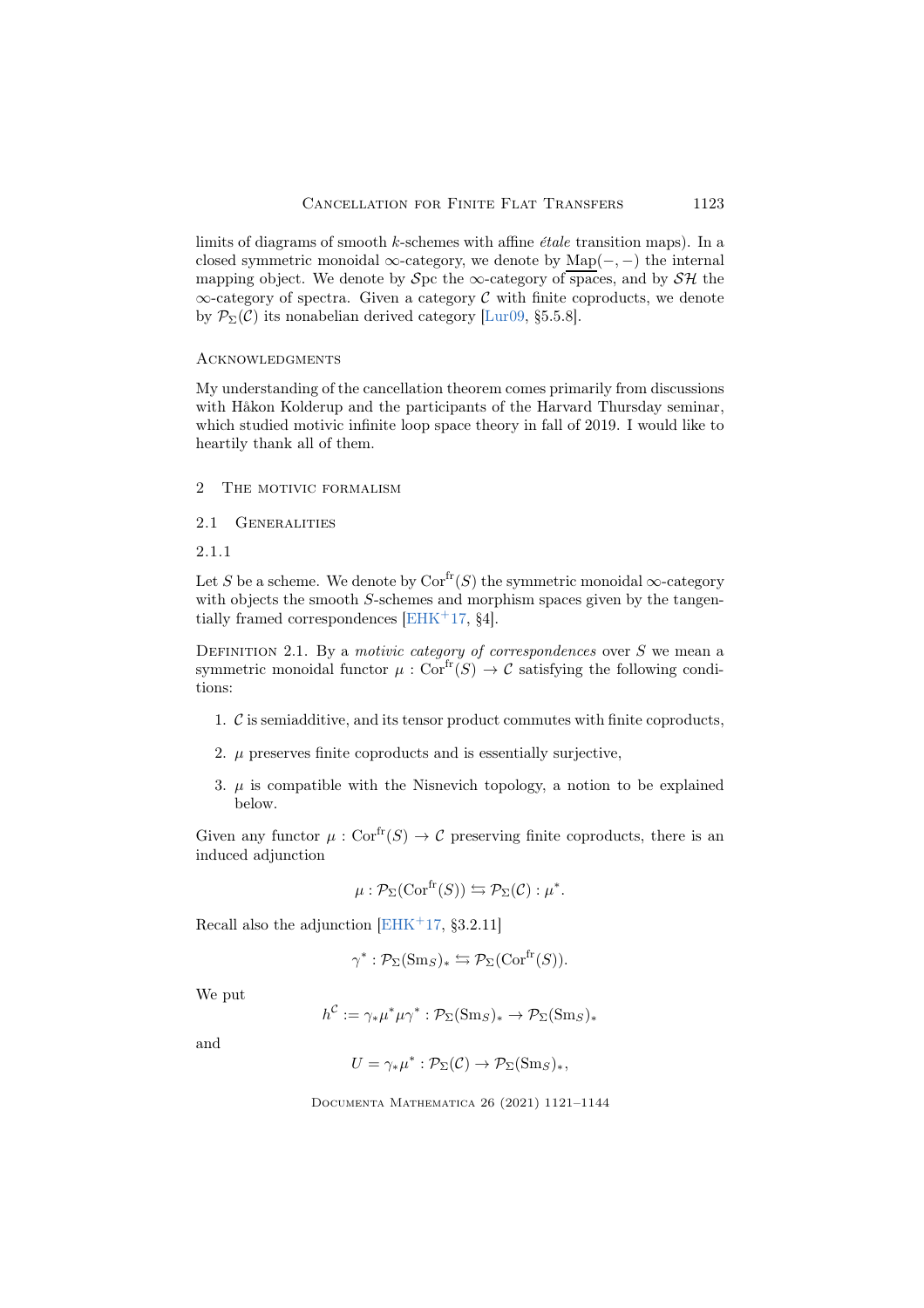and we write

$$
h_+^{\mathcal{C}} = h^{\mathcal{C}}((-)_+) : \mathcal{P}_{\Sigma}(\mathrm{Sm}_S) \to \mathcal{P}_{\Sigma}(\mathrm{Sm}_S)_*
$$

and

$$
\mu_+ = \mu(\gamma^*(-)_+) : \mathcal{P}_\Sigma(\mathrm{Sm}_S) \to \mathcal{P}_\Sigma(\mathcal{C}).
$$

When no confusion can arise, we denote also by  $\mu$  the composite functors

$$
\mathcal{P}_{\Sigma}(\mathrm{Sm}_S)_* \to \mathcal{P}_{\Sigma}(\mathcal{C}), \mathrm{Sm}_{S*} \to \mathcal{C},
$$

by  $\mu_+$  the composite functor  $\text{Sm}_S \to \mathcal{C}$ , and so on.

DEFINITION 2.2. Let  $U \to X \in \text{Sm}_S$  be a Nisnevich covering and write  $R \hookrightarrow X$ for its associated sieve. Then  $R \in \mathcal{P}_{\Sigma}(\text{Sm}_S)$  and we say that  $\mu$  is compatible with the Nisnevich topology if  $h_+^{\mathcal{C}}(R) \to h_+^{\mathcal{C}}(X) \in \mathcal{P}_{\Sigma}(\text{Sm}_S)_{*}$  is a Nisnevich equivalence.

*Example 2.3.*  $\mathcal{C} = \text{Cor}^{\text{fr}}(S)$  and  $\mu = \text{id}$  defines a motivic category of correspondences, by  $[EHK<sup>+</sup>17, §3.2]$ .

## 2.1.2

Now let  $(\mu, \mathcal{C})$  be a motivic category of correspondences. Day convolution turns  $\mathcal{P}_{\Sigma}(\mathcal{C})$  into a presentably symmetric monoidal category and  $\mu : \mathcal{P}_{\Sigma}(\mathrm{Cor}^{\mathrm{fr}}(S)) \to$  $\mathcal{P}_{\Sigma}(\mathcal{C})$  into a symmetric monoidal functor [\[Lur16,](#page-22-3) Proposition 4.8.1.10].

## 2.1.3

We call  $F \in \mathcal{P}_{\Sigma}(\mathcal{C})$  A<sup>1</sup>-local or Nisnevich local if the same is true for the restriction of F to  $Sm_S$ , and motivically local if it is both  $\mathbb{A}^1$ -local and Nisnevich local. We write  $L_{\mathbb{A}^1}$ ,  $L_{\text{Nis}}$  and  $L_{\text{mot}}$  for the associated localization functors.

<span id="page-3-0"></span>LEMMA 2.4. The forgetful functors  $\mu^*$  :  $\mathcal{P}_{\Sigma}(\mathcal{C}) \to \mathcal{P}_{\Sigma}(\mathrm{Cor}^{\mathrm{fr}}(S))$  and U :  $\mathcal{P}_{\Sigma}(\mathcal{C}) \to \mathcal{P}_{\Sigma}(\mathrm{Sm}_S)_{*}$  commute with  $L_{\mathbb{A}^1}, L_{\mathrm{Nis}}$  and  $L_{\mathrm{mot}}$ .

Proof. By construction, the forgetful functors preserve and detect local objects and equivalences; it hence suffices to show that they preserve weak equivalences. It is enough to prove the second claim, since  $\gamma_*$  preserves and detects weak equivalences by  $[EHK^+17,$  Proposition 3.2.14]. Using  $[BH20, \text{Lemma } 2.10]$ , we reduce to proving that  $h^{\mathcal{C}}$  preserves  $\mathbb{A}^{1}$ -homotopy equivalences and generating Nisnevich equivalences. The first case is formal (see e.g. the proof of  $EHK+17$ , Lemma 2.3.20]) and the second case follows from our assumption of compatibility with the topology, since if  $R \hookrightarrow X$  is the Nisnevich sieve generated by a covering  $\{U_i \to X\}$  then  $L_{\Sigma}R$  is the sieve generated by  $\coprod_i U_i \to X$ .  $\Box$ 

<span id="page-3-1"></span>LEMMA 2.5. The category  $\mathcal{P}_{\Sigma}(\mathcal{C})$  is semiadditive and  $\mu^*$  preserves all colimits.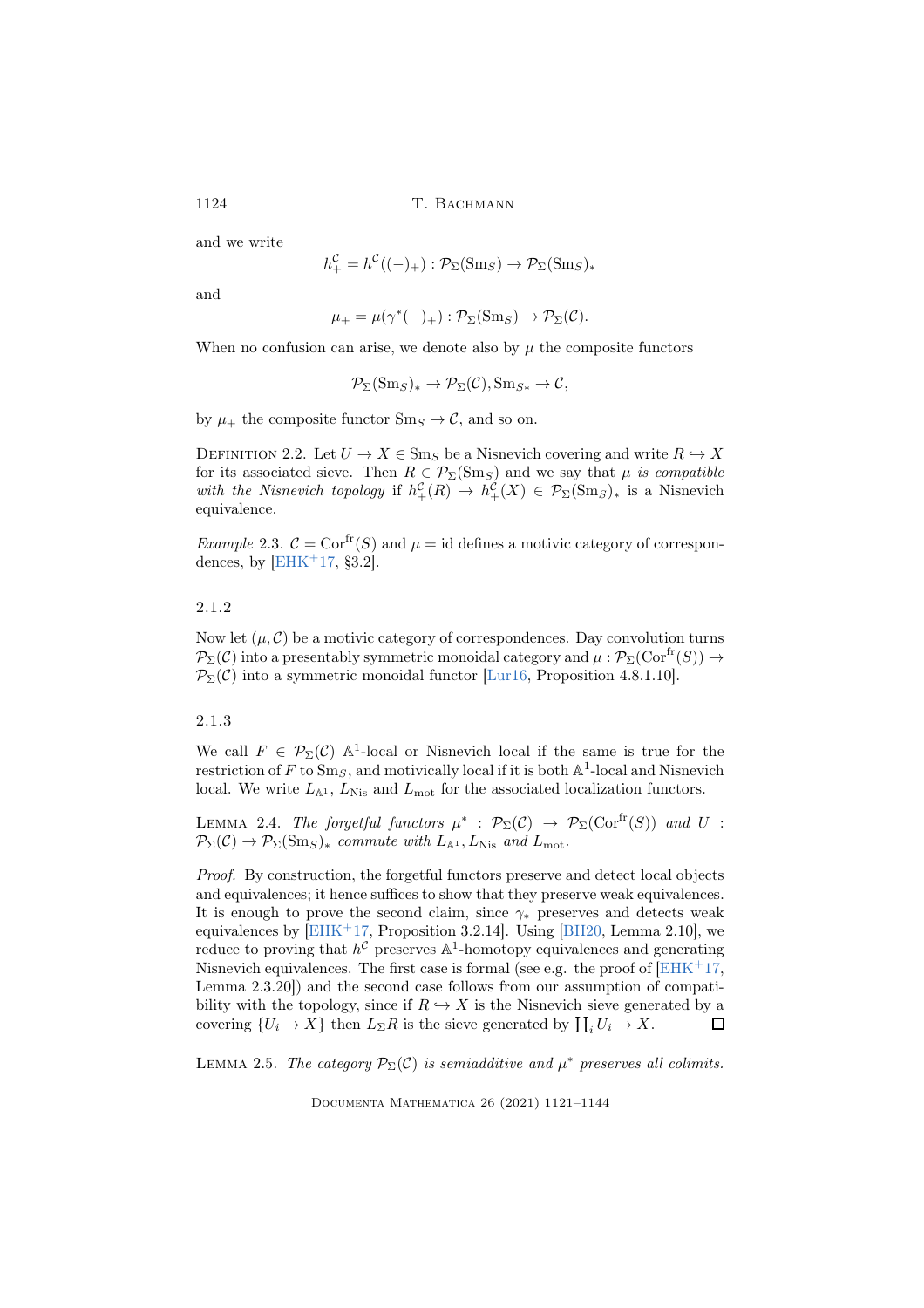*Proof.* Since C is semiadditive by assumption, the same holds for  $\mathcal{P}_{\Sigma}(\mathcal{C})$  by [\[GGN16,](#page-22-4) Corollary 2.4]. The functor  $\mu^*$  preserves sifted colimits essentially by construction [\[Lur09,](#page-22-2) Proposition 5.5.8.10(4)], and finite products being a right adjoint. Hence it preserves finite coproducts since source and target are semiadditive, and thus all colimits by [\[BH20,](#page-21-3) Lemma 2.8].  $\Box$ 

We write  $\mathcal{S}$ pc<sup> $\mathcal{C}$ </sup> for the motivic localization of  $\mathcal{P}_{\Sigma}(\mathcal{C})$ .

- PROPOSITION 2.6. 1.  $Spc^{\mathcal{C}}$  is presentably symmetric monoidal and compactly generated under sifted colimits by the images of smooth schemes.
	- 2.  $Spec^{\mathcal{C}}$  is semiadditive.
	- 3. There is an induced adjunction

$$
\mu : \mathcal{S}\mathrm{pc}^{\mathrm{fr}}(S) \leftrightarrows \mathcal{S}\mathrm{pc}^{\mathcal{C}} : \mu^*
$$

with  $\mu$  symmetric monoidal and  $\mu^*$  cocontinuous and conservative.

*Proof.* Immediate from Lemmas [2.4](#page-3-0) and [2.5,](#page-3-1) see e.g.  $[EHK^+17, \text{ proofs of}]$ Propositions 3.2.10 and 3.2.15].  $\Box$ 

## 2.1.4

Being semiadditive,  $Spc^{\mathcal{C}}$  has a subcategory of grouplike objects which we denote by  $\mathcal{S} \mathrm{pc}^{\mathcal{C} \mathrm{gp}} \subset \mathcal{S} \mathrm{pc}^{\mathcal{C}}$ . We write

$$
(-)^{\rm gp} : {\mathcal Spc}^{\mathcal C} \to {\mathcal Spc}^{\mathcal C \rm gp}
$$

for the reflection. Note that this is a symmetric monoidal localization. Note also that  $F \in Spc^{\mathcal{C}} \subset \mathcal{P}_{\Sigma}(\mathcal{C})$  is grouplike if and only if  $F(X)$  is grouplike for every  $X \in \text{Sm}_S$ . Note finally that a commutative monoid M is grouplike if and only if the shearing map  $M \times M \to M \times M$  is an equivalence; this condition is clearly stable under limits and sifted colimits, and hence under arbitrary colimits of monoids.

## 2.1.5

Put  $\mathcal{SH}^{S^1C} = \mathcal{S}pe^C[(S^1)^{-1}]$  and  $\mathcal{SH}^C = \mathcal{S}pe^C[(\mathbb{P}^1)^{-1}]$ . (Here for a presentably symmetric monoidal  $\infty$ -category  $\mathcal C$  and an object  $X \in \mathcal C$ , we denote by  $\mathcal C[X^{-1}]$ the initial presentably symmetric monoidal  $\infty$ -category under C in which X becomes invertible [\[Rob15,](#page-22-5) §2.1].) We thus get a commutative diagram of left adjoints

$$
\mathcal{S}pc(S)_{*} \xrightarrow{\gamma^{*}} \mathcal{S}pc^{\text{fr}}(S) \xrightarrow{\mu} \mathcal{S}pc^{\mathcal{C}}
$$
  
\n
$$
\downarrow \Sigma_{S1}^{\infty} \qquad \qquad \downarrow \Sigma_{S1}^{\infty} \qquad \qquad \downarrow \Sigma_{S1}^{\infty}
$$
  
\n
$$
\mathcal{SH}^{S^{1}}(S) \xrightarrow{\gamma^{*}} \mathcal{SH}^{S^{1}\text{fr}}(S) \xrightarrow{\mu} \mathcal{SH}^{S^{1}\mathcal{C}} \qquad \qquad \downarrow \sigma^{\infty}
$$
  
\n
$$
\mathcal{SH}(S) \xrightarrow{\gamma^{*}} \mathcal{SH}^{\text{fr}}(S) \xrightarrow{\mu} \mathcal{SH}^{\mathcal{C}}.
$$

Documenta Mathematica 26 (2021) 1121–1144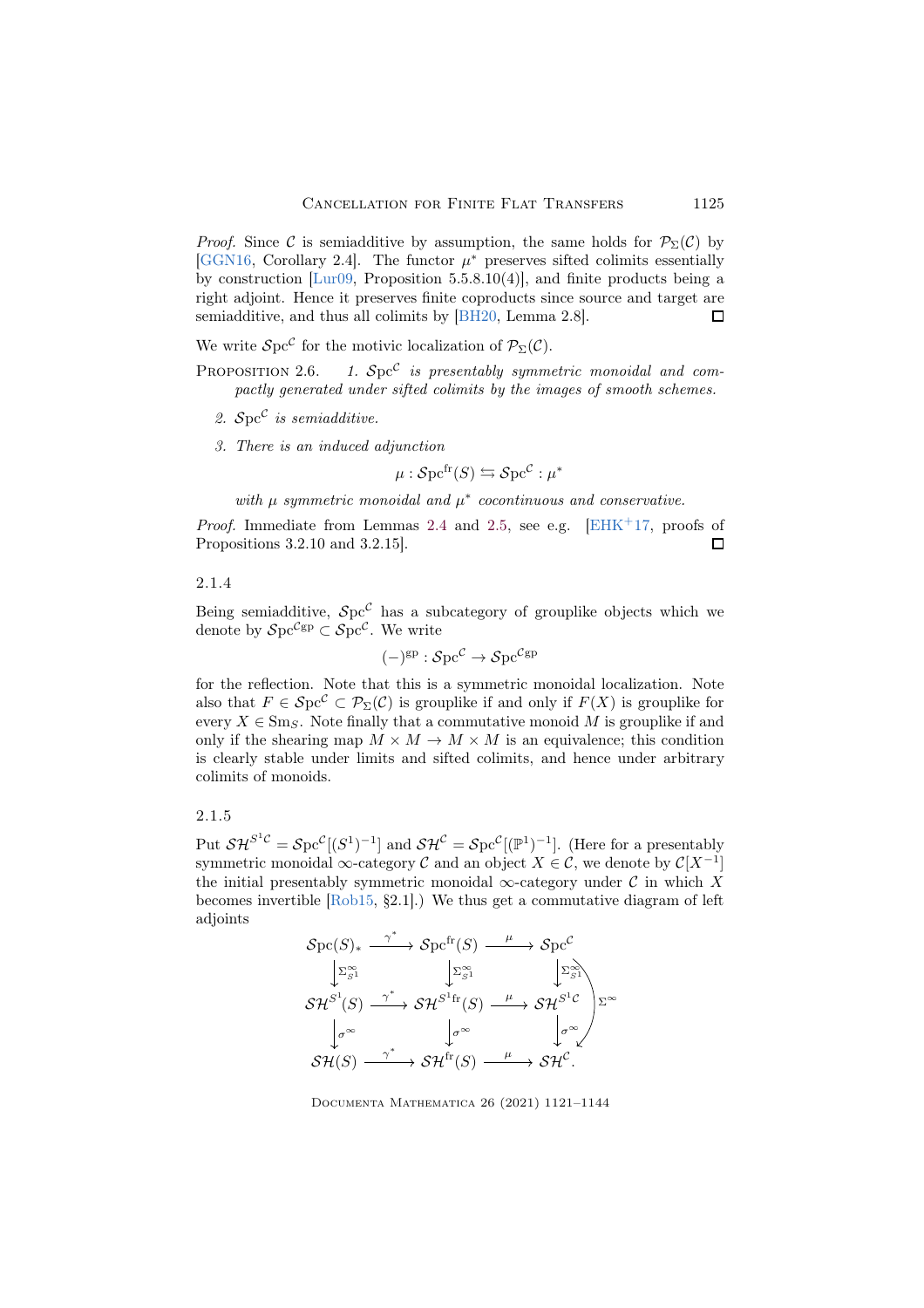The right adjoints of  $\Sigma^{\infty}$ ,  $\Sigma^{\infty}_{S^1}$ ,  $\sigma^{\infty}$  are respectively denoted  $\Omega^{\infty}$ ,  $\Omega^{\infty}_{S^1}$ ,  $\omega^{\infty}$ . Recall that  $\gamma^* : \mathcal{SH}(S) \to \mathcal{SH}^{\text{fr}}(S)$  is an equivalence [\[Hoy18,](#page-22-6) Theorem 18].

2.2 The case of perfect fields

From now on we assume that  $S = Spec(k)$  is the spectrum of a perfect field.

<span id="page-5-1"></span>PROPOSITION 2.7. Let  $F \in \mathcal{P}_{\Sigma}(\mathcal{C})^{\text{gp}}$ . Then the canonical map

$$
L_{{\mathbb A}^1} F \to L_{\rm mot} F
$$

 $induces$  an equivalence on sections over essentially smooth<sup>[2](#page-5-0)</sup>, semilocal  $k$ schemes. In particular

$$
L_{\rm mot}F \simeq L_{\rm Nis}L_{\mathbb{A}^1}F
$$

and

$$
UL_{\text{mot}}F \simeq L_{\text{Zar}}L_{\mathbb{A}^1}UF.
$$

*Proof.* Since  $\mu^*$  commutes with  $L_{\text{Nis}}$ ,  $L_{\mathbb{A}^1}$ ,  $L_{\text{mot}}$  (Lemma [2.4\)](#page-3-0), we are reduced to the case  $C = \text{Cor}^{\text{fr}}(k)$ , which is treated in [\[EHK](#page-21-2)<sup>+</sup>17, Theorem 3.4.11].  $\Box$ 

<span id="page-5-2"></span>PROPOSITION 2.8. Let  $F \in \mathcal{P}_{\Sigma}(\mathcal{C})^{\text{gp}}$ . Then the canonical map

$$
L_{\rm mot} \Omega_{\mathbb G_m} F \to \Omega_{\mathbb G_m} L_{\rm mot} F
$$

is an equivalence.

*Proof.*  $\Omega_{\mathbb{G}_m}$  preserves grouplike objects and commutes with  $L_{\mathbb{A}^1}$  (see e.g. [\[Bac19,](#page-21-4) Lemma 4]). It thus suffices (using Proposition [2.7\)](#page-5-1) to prove that if F is grouplike and  $\mathbb{A}^1$ -local, then  $L_{\text{Zar}} \Omega_{\mathbb{G}_m} U F \to \Omega_{\mathbb{G}_m} L_{\text{Zar}} U F$  is an equivalence. Using hypercompleteness (see e.g. [\[BH20,](#page-21-3) Proposition A.3]), we may check this on homotopy sheaves. Since homotopy sheaves are strictly  $\mathbb{A}^1$ -invariant [\[EHK](#page-21-2)<sup>+</sup>17, Corollary 3.4.13] and hence unramified [\[Mor12,](#page-22-7) Definition  $2.1$ ][\[Mor05,](#page-22-8) Lemma 6.4.4], we need only check that we have an isomorphism on generic stalks, i.e. finitely generated fields  $K/k$ . It thus suffices to show that

$$
H_{\text{Zar}}^{i}(\text{Spec}(K)_{+} \wedge \mathbb{G}_{m}, \pi_{j} F) \simeq \begin{cases} \pi_{j}(F)(\text{Spec}(K)_{+} \wedge \mathbb{G}_{m}) & i = 0 \\ 0 & \text{else} \end{cases}.
$$

Here by  $\pi_j F$  we mean the homotopy presheaf of F. Since  $\Sigma$ Spec $(K)$ <sub>+</sub>  $\wedge \mathbb{G}_m \stackrel{\mathbb{A}^1}{\simeq}$  $\mathbb{P}^1$  ∧ Spec(K)<sub>+</sub> and L<sub>Zar</sub>π<sub>j</sub>F is motivically local (by Proposition [2.7\)](#page-5-1), we have

$$
H^i_{\text{Zar}}(\text{Spec}(K)_+ \wedge \mathbb{G}_m, \pi_j F) \simeq H^{i+1}_{\text{Zar}}(\mathbb{P}^1 \wedge \text{Spec}(K)_+, \pi_j F) = 0 \text{ for } i > 0,
$$

for cohomological dimension reasons. It remains to prove the first isomorphism, for which it suffices to show that the restriction of  $\pi_j F$  to  $\mathbb{A}^1_K$  is already a Zariski

<span id="page-5-0"></span><sup>2</sup>Recall our conventions regarding essentially smooth schemes from [§1.4.](#page-1-0)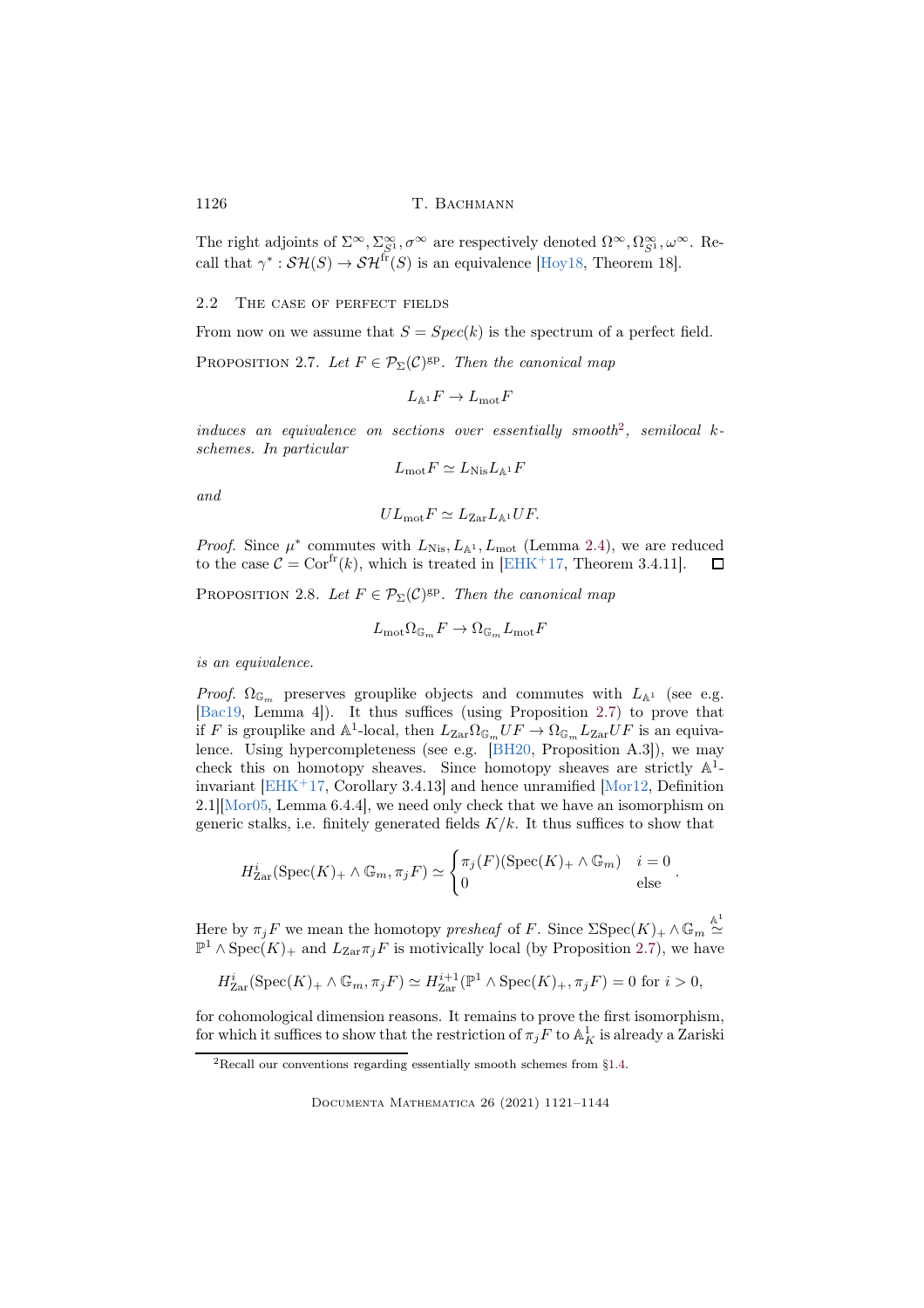sheaf. If K is infinite we can, arguing as in  $[EHK^+17, \text{proof of Theorem 3.4.11}],$ refer to  $[GP15, Theorem 2.15(2)]$  for this.

The theorem is thus proved if k is infinite. Since  $L_{\text{mot}}$  and  $\Omega_{\mathbb{G}_m}$  commute with essentially smooth base change, we may reduce to this case using  $[EHK^+17]$ , Corollary B.2.5].  $\Box$ 

<span id="page-6-0"></span>COROLLARY 2.9. The functor  $\Omega_{\mathbb{G}_m} : Spc^{\mathcal{C}\text{gp}} \to Spc^{\mathcal{C}\text{gp}}$  preserves colimits.

Proof. The functor preserves finite products, whence by semiadditivity we need only prove that it preserves sifted colimits [\[BH20,](#page-21-3) Lemma 2.8]. Via Proposi-tion [2.8,](#page-5-2) we are reduced to proving that  $\Omega_{\mathbb{G}_m}$  commutes with sifted colimits on  $\mathcal{P}_{\Sigma}(\mathcal{C})^{\text{gp}}$ . Since sifted colimits in this category are computed sectionwise, this is clear for  $\Omega_{\mathbb{G}_{m_+}}$ . Since colimits are stable under retracts, the result follows.

## 2.3 Cancellation

We still assume that  $S$  is the spectrum of a perfect field.

<span id="page-6-1"></span>LEMMA 2.10. The transformation id  $\rightarrow \Omega \Sigma$  of endofunctors of  $\mathcal{S}pc^{\mathcal{C}gp}$  is an equivalence.

*Proof.* Since  $\mu^*$  preserves limits (being a right adjoint), and also colimits (by Lemma [2.5\)](#page-3-1), it preserves the final object  $*$  and thus commutes with  $\Omega$  and  $\Sigma$ . We may thus reduce to  $C = \text{Cor}^{\text{fr}}$ , in which case the result is an immediate consequence of  $[EHK^+17, Corollary 3.5.6]$ .  $\Box$ 

DEFINITION 2.11. We say that C satisfies cancellation if for every  $X \in \text{Sm}_k$ the canonical map

$$
\mu_+(X)^{\mathrm{gp}} \to \Omega_{\mathbb{G}_m} \Sigma_{\mathbb{G}_m} \mu_+(X)^{\mathrm{gp}} \in \mathcal{S}\mathrm{pc}^{\mathcal{C}\mathrm{gp}}
$$

is an equivalence.

<span id="page-6-2"></span>LEMMA 2.12. Suppose that  $C$  satisfies cancellation. Then the transformations id  $\to \Omega_{\mathbb{G}_m} \Sigma_{\mathbb{G}_m}$  and id  $\to \Omega_{\mathbb{P}^1} \Sigma_{\mathbb{P}^1}$  of  $\mathcal{S} \text{pc}^{\mathcal{C} \text{gp}}$  are equivalences.

*Proof.* We first treat  $\Omega_{\mathbb{G}_m} \Sigma_{\mathbb{G}_m}$ . Since the functor preserves colimits by Corollary [2.9,](#page-6-0) we need only show that the transformation induces an equivalence on generators, which holds by assumption. Now we treat  $\Omega_{\mathbb{P}^1} \Sigma_{\mathbb{P}^1}$ . Since  $\mathbb{P}^1 \simeq S^1 \wedge \mathbb{G}_m$  we get  $\Omega_{\mathbb{P}^1} \simeq \Omega_{S^1} \Omega_{\mathbb{G}_m}$  and  $\Sigma_{\mathbb{P}^1} \simeq \Sigma_{\mathbb{G}_m} \Sigma_{S^1}$ ; thus the claim reduces via lemma [2.10](#page-6-1) to the one about  $\Omega_{\mathbb{G}_m}\Sigma_{\mathbb{G}_m}$ .  $\Box$ 

<span id="page-6-3"></span>PROPOSITION 2.13. If  $C$  satisfies cancellation, then the functors

$$
\mathcal{S}\mathrm{pc}^{\mathcal{C}\mathrm{gp}} \to \mathcal{SH}^{S^1\mathcal{C}} \to \mathcal{SH}^\mathcal{C}
$$

are fully faithful.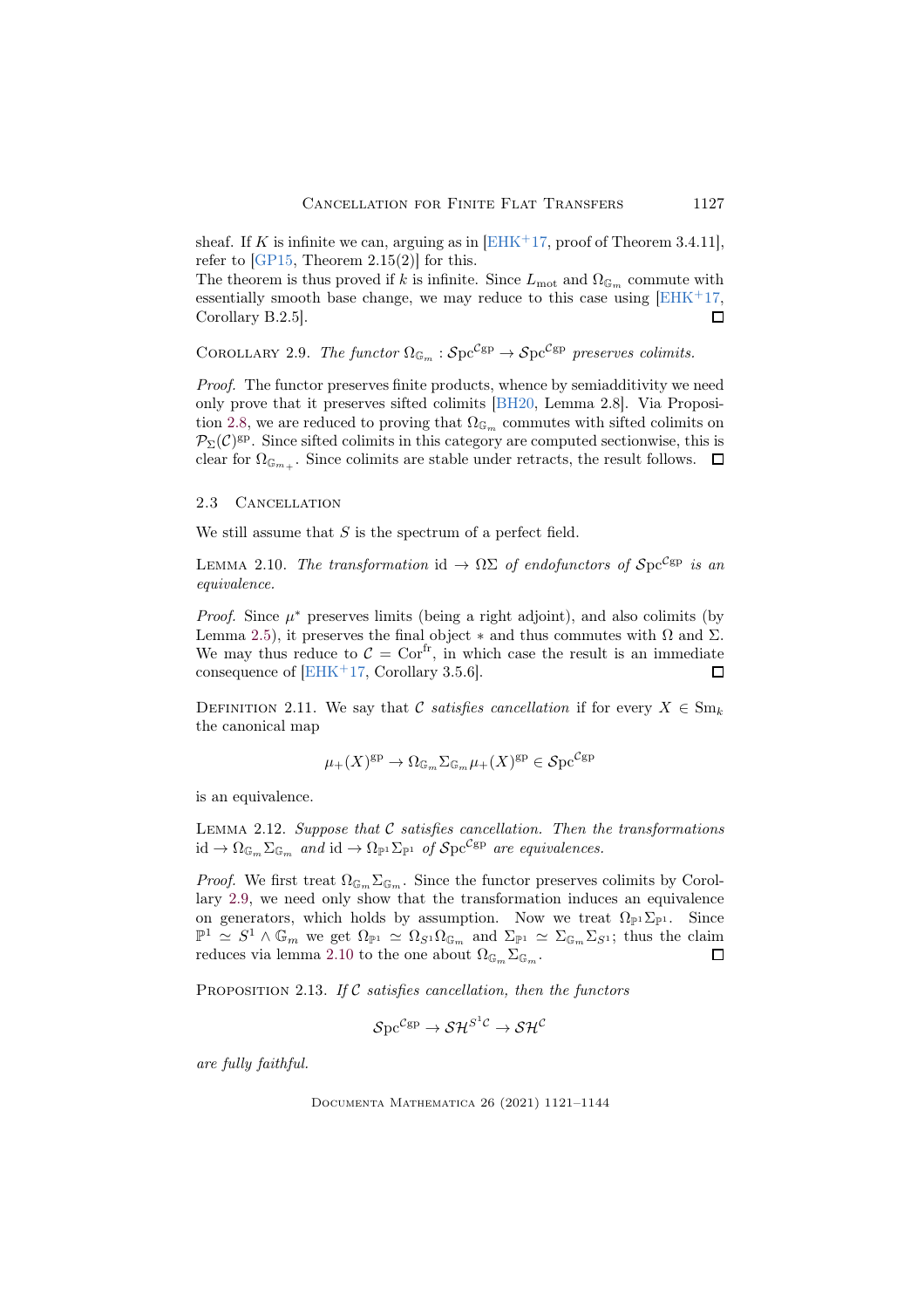*Proof.* If  $D$  is a compactly generated, presentably symmetric monoidal  $\infty$ category,  $T \in \mathcal{D}$  a compact symmetric object,

$$
\Sigma^\infty: \mathcal{D} \leftrightarrows \mathcal{D}[T^{-1}] : \Omega^\infty
$$

is the stabilization adjunction,  $X \in \mathcal{D}$  compact and  $E \in \mathcal{D}$  arbitrary, then [\[Hoy16,](#page-22-10) p. 467]

$$
\mathrm{Map}(X,\Omega^\infty\Sigma^\infty E)\simeq \operatornamewithlimits{colim}_n \mathrm{Map}(\Sigma^n_TX,\Sigma^n_TE).
$$

In particular, if id  $\to \Omega_T \Sigma_T$  is an equivalence, then  $\mathcal{D} \to \mathcal{D}[T^{-1}]$  is fully faithful.

We first apply this with  $\mathcal{D} = \mathcal{S} \text{pc}^{\mathcal{C} \text{gp}}$  and  $T = S^1$ . The assumptions are satisfied by Lemma [2.10](#page-6-1) and hence  $\mathcal{S}pc^{\mathcal{C}\text{gp}} \to \mathcal{SH}^{S^1\mathcal{C}}$  is fully faithful. Next we apply this with  $\mathcal{D} = \mathcal{S} \text{pc}^{\mathcal{C} \text{gp}}$  and  $T = \mathbb{P}^1$ . The assumptions are satisfied by Lemma [2.12](#page-6-2) and [\[EHK](#page-21-2)<sup>+</sup>17, Lemma 3.3.3]. Now let  $X, Y \in Spc^{\mathcal{C}\mathrm{gp}}$  and  $N + i \geq 0, N \geq 0$ . Then

$$
\mathrm{Map}(\sigma^{\infty} \Sigma^{i} \Sigma^{\infty}_{S} X, \sigma^{\infty} \Sigma^{\infty}_{S} Y) \simeq \mathrm{Map}(\Sigma^{\infty} \Sigma^{i+N} X, \Sigma^{\infty} \Sigma^{N} Y) \simeq
$$
  

$$
\mathrm{Map}(\Sigma^{i+N} X, \Sigma^{N} Y) \simeq \mathrm{Map}(\Sigma^{\infty}_{S} \Sigma^{i+N} X, \Sigma^{\infty}_{S} \Sigma^{N} Y) \simeq \mathrm{Map}(\Sigma^{i} \Sigma^{\infty}_{S} X, \Sigma^{\infty}_{S} Y),
$$

or in other words

$$
\mathrm{Map}(\Sigma^i \Sigma_{S^1}^{\infty} X, \omega^{\infty} \sigma^{\infty} \Sigma_{S^1}^{\infty} Y) \simeq \mathrm{Map}(\Sigma^i \Sigma_{S^1}^{\infty} X, \Sigma_{S^1}^{\infty} Y).
$$

Since  $\mathcal{SH}^{S^1\mathcal{C}}$  is generated under colimits by objects of the form  $\Sigma^i \Sigma_{S^1}^{\infty} X$  we deduce that  $\omega^{\infty}\sigma^{\infty}\Sigma_{S^1}^{\infty}Y \simeq \Sigma_{S^1}^{\infty}Y$ . Since  $\omega^{\infty}\sigma^{\infty}$  preserves colimits and desuspensions (by stability and compact generation) and  $\mathcal{SH}^{S^1\mathcal{C}}$  is generated under colimits and desuspensions by objects of the form  $\Sigma^{\infty}Y$ , we deduce that  $\omega^{\infty} \sigma^{\infty} \simeq id$ , as needed.  $\Box$ 

<span id="page-7-0"></span>LEMMA 2.14. Let  $X \in \mathcal{S}pc^{\mathcal{C}}$ . Then  $\Sigma X \in \mathcal{S}pc^{\mathcal{C}gp}$ .

*Proof.* Grouplike objects are preserved by  $L_{\text{Nis}}$  and  $L_{\mathbb{A}^1}$  and hence  $L_{\text{mot}}$ , whence it suffices to prove the analogous claim for  $\mathcal{P}_{\Sigma}(\mathcal{C})$ . In this case suspension is computed sectionwise when viewed as taking values in monoids (see the proof of Lemma [2.10\)](#page-6-1). We are reduced to the well-known observation that if  $Y \in \text{CMon}(\mathcal{S}\text{pc})$  then  $\Sigma Y (= BY)$  is grouplike (indeed connected). П

<span id="page-7-1"></span>COROLLARY 2.15. Assume that  $\mathcal C$  satisfies cancellation. Consider the adjunction

$$
\mu: \mathcal{SH}(k) \simeq \mathcal{SH}^{\text{fr}}(k) \leftrightarrows \mathcal{SH}^{\mathcal{C}} : \mu^*.
$$

Then

$$
\mu^*(\mathbb{1}_{\mathcal{C}}) \simeq (L_{\text{mot}}h^{\mathcal{C}}_+(\ast)^{\text{gp}}, L_{\text{mot}}h^{\mathcal{C}}(\mathbb{P}^1), L_{\text{mot}}h^{\mathcal{C}}((\mathbb{P}^1)^{\wedge 2}), \dots) \in \mathcal{SH}(k)
$$

is the presentation of  $\mu^*(1\mathbb{C})$  as a motivic  $\mathbb{P}^1$ - $\Omega$ -spectrum.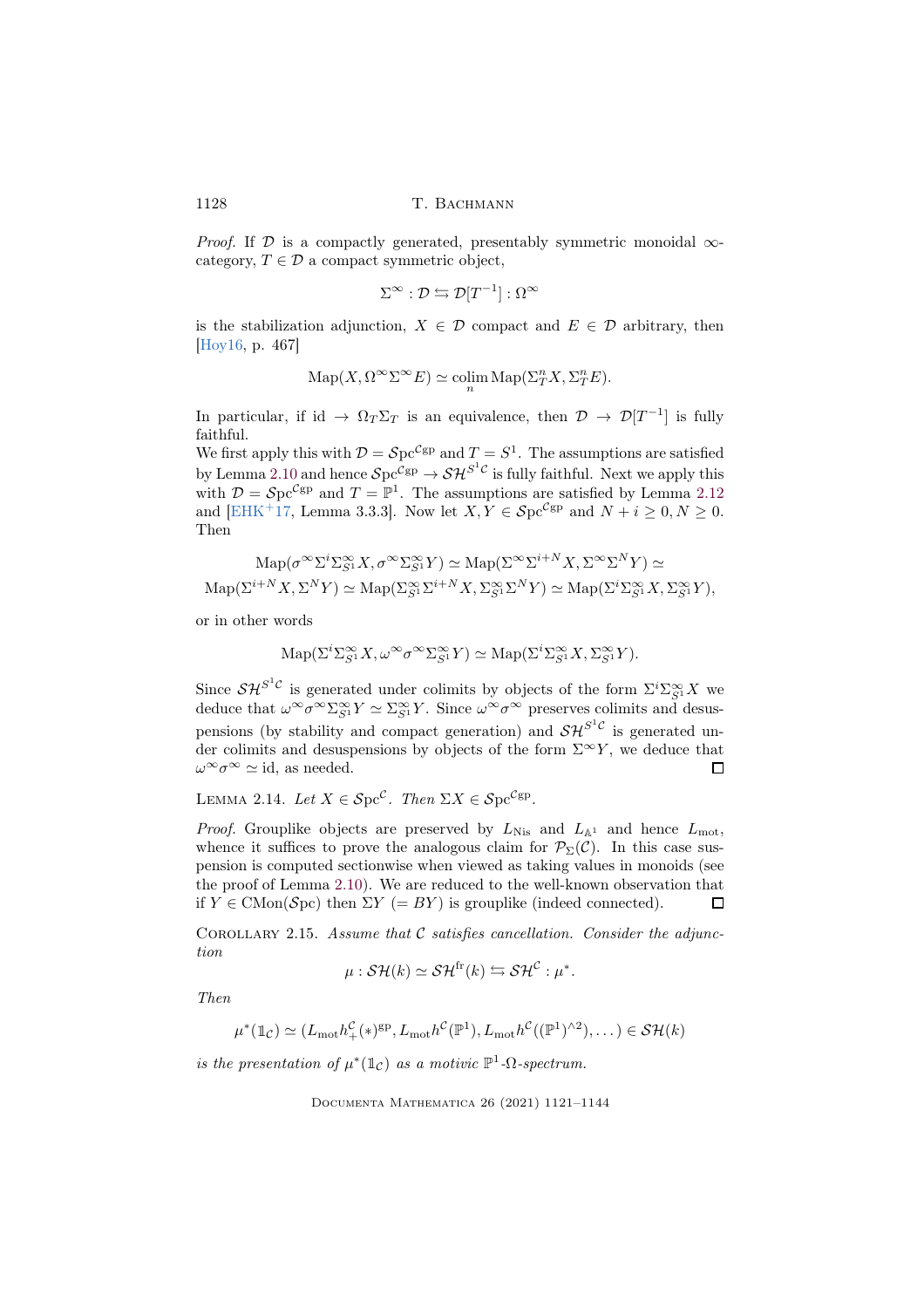*Proof.* We need to determine  $\Omega^{\infty}(\mu^*(1_{\mathcal{C}}) \wedge (\mathbb{P}^1)^{\wedge n})$ . Since  $(\mathbb{P}^1)^{\wedge n}$  is invertible, we have  $\mu^*(- \wedge (\mathbb{P}^1)^{\wedge n}) \simeq \mu^*(-) \wedge (\mathbb{P}^1)^{\wedge n}$ .<sup>[3](#page-8-1)</sup> Since  $\mu^*$  commutes with  $\Omega^{\infty}$ , we get using Lemmas [2.12](#page-6-2) and [2.4](#page-3-0) that

$$
\Omega^{\infty}(\mu^*(1) \wedge (\mathbb{P}^1)^{\wedge n}) \simeq \Omega^{\infty} \mu^*(\Sigma^{\infty} \mu((\mathbb{P}^1)^{\wedge n}))
$$
  

$$
\simeq \mu^* \Omega^{\infty} \Sigma^{\infty} \mu((\mathbb{P}^1)^{\wedge n}) \simeq \mu^* \mu((\mathbb{P}^1)^{\wedge n})^{\text{gp}} \simeq L_{\text{mot}} h^{\mathcal{C}}((\mathbb{P}^1)^{\wedge n})^{\text{gp}}.
$$

It remains to prove that for  $n \geq 1$  we have

$$
L_{\text{mot}}h^{\mathcal{C}}((\mathbb{P}^{1})^{\wedge n})^{\text{gp}} \simeq L_{\text{mot}}h^{\mathcal{C}}((\mathbb{P}^{1})^{\wedge n});
$$

since  $\mathbb{P}^1 \simeq \Sigma \mathbb{G}_m$  this is immediate from Lemma [2.14.](#page-7-0)

## 2.4 Proving cancellation

<span id="page-8-0"></span>PROPOSITION 2.16. Let  $C$  be an additive, symmetric monoidal, ordinary 1category,  $G \in \mathcal{C}$  and  $\mathbb{1} \stackrel{i}{\to} G \stackrel{p}{\to} \mathbb{1}$  a retraction which admits a complement  $\overline{G}$ . Assume that  $\Sigma_G := G \otimes -$  admits a right adjoint  $\Omega_G$ . Suppose given a set S of objects of C with  $1 \in S$  and closed under tensor products with G, as well as for each  $X \in \mathcal{S}$  a map

$$
\rho_X : \Omega_G \Sigma_G X \to X.
$$

Assume that the following hold.

1. For  $X \in \mathcal{S}$ , the following diagram commutes

$$
G \otimes \Omega_G \Sigma_G X \xrightarrow{G \otimes \rho_X} G \otimes X
$$
  
\n
$$
\downarrow \qquad \qquad \parallel
$$
  
\n
$$
\Omega_G \Sigma_G (G \otimes X) \xrightarrow{\rho_G \otimes X} G \otimes X
$$

where the left hand vertical map is an instance of the general type of  $map A \otimes \Omega_G \Sigma_G X \to \Omega_G \Sigma_G (A \otimes X)$  (adjoint to  $\Sigma_G A \otimes \Omega_G \Sigma_G X \simeq A \otimes$  $\Sigma_G \Omega_G \Sigma_G X \to A \otimes \Sigma_G X \simeq \Sigma_G A \otimes X$ ).

2. For  $X \in \mathcal{S}$ , the following diagram commutes

$$
\Omega_G \Sigma_G(X) \xrightarrow{\rho_X} X
$$
  
\n
$$
\Omega_G \Sigma_G i \otimes X \downarrow \qquad i \otimes X \downarrow
$$
  
\n
$$
\Omega_G \Sigma_G(G \otimes X) \xrightarrow{\rho_G \otimes X} G \otimes X
$$
  
\n
$$
\Omega_G \Sigma_G p \otimes X \downarrow \qquad p \otimes X \downarrow
$$
  
\n
$$
\Omega_G \Sigma_G(X) \xrightarrow{\rho_X} X.
$$

Documenta Mathematica 26 (2021) 1121–1144

 $\Box$ 

<span id="page-8-1"></span><sup>&</sup>lt;sup>3</sup>We use the following well-known fact: given an adjunction  $F : \mathcal{C} \leftrightarrows \mathcal{D} : G$  with F symmetric monoidal,  $X \in \mathcal{C}$  strongly dualizable and  $Y \in \mathcal{D}$ , then the canonical map  $X \otimes$  $GY \to G(FX \otimes Y)$  is an equivalence.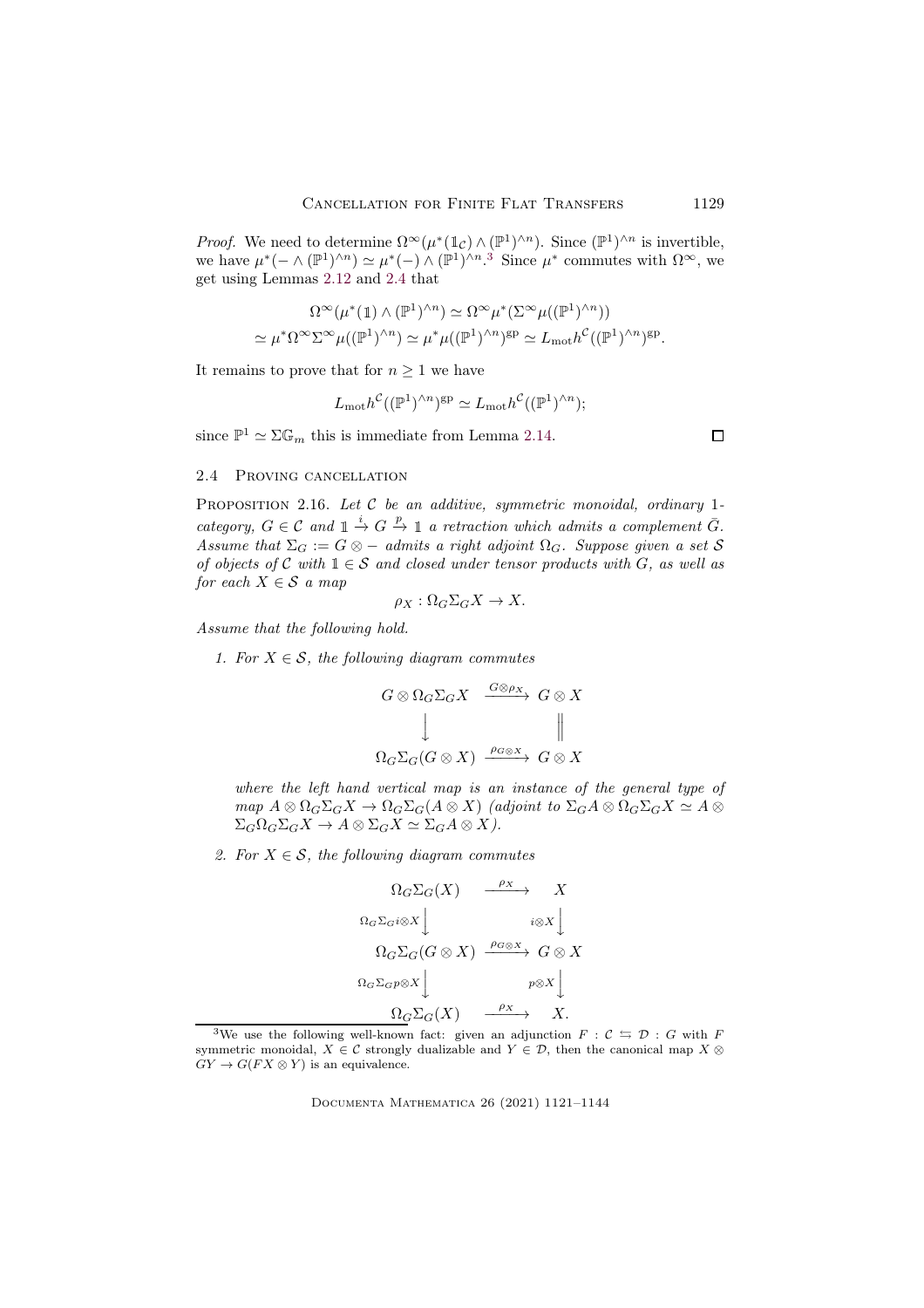3. For  $X \in \mathcal{S}$ , the composite

$$
X\xrightarrow{\bar{u}}\Omega_{\bar{G}}\Sigma_{\bar{G}}X\subset \Omega_{G}\Sigma_{G}X\xrightarrow{\rho_X}X
$$

is the identity.

[4](#page-9-0). The object  $\bar{G}$  is symmetric.<sup>4</sup>

Then for all  $X \in \mathcal{S}$  the unit map  $X \xrightarrow{\bar{u}} \Omega_{\bar{G}} \Sigma_{\bar{G}} X$  is an equivalence.

*Proof.* Write  $\bar{\rho}$  for the composite  $\Omega_{\bar{G}}\Sigma_{\bar{G}}X \subset \Omega_G\Sigma_GX \xrightarrow{\rho_X} X$ . By assumption,  $\bar{\rho}\bar{u} = \mathrm{id}_X$ . It remains to prove that  $\bar{u}\bar{\rho} = \mathrm{id}_{\Omega_{\bar{G}}\Sigma_{\bar{G}}X}$ .

As a warm-up, note that there are two natural maps  $\Omega_{\bar{G}}\Sigma_{\bar{G}}X \to \Omega_{\bar{G}}^2\Sigma_{\bar{G}}^2X$ , corresponding to "inserting an identity on the left or right factor". The map  $\bar{u}_1 = \Omega_{\bar{G}} u_{\Sigma_{\bar{G}} X}$  inserts the identity on the left, and the map  $\bar{u}'_1$  inserting the identity on the right is obtained by conjugating with the twist map. More generally we have a map

$$
\bar{u}_n = \Omega_{\bar{G}}^n u_{\Sigma_{\bar{G}}^n X} : \Omega_{\bar{G}}^n \Sigma_{\bar{G}}^n X \to \Omega_{\bar{G}}^{n+1} \Sigma_{\bar{G}}^{n+1} X
$$

inserting an identity on the left, and other natural maps with the same source and target are obtained by acting with the symmetric group  $S_{n+1}$ .

Write  $\Sigma_G^n X = \Sigma_{\overline{G}}^n X \oplus R$ . We can think of  $\rho_{\Sigma_G^n X}$  as a two by two matrix, with upper left hand corner a map

$$
\rho_{\Sigma_{\bar{G}}^n X} : \Omega_G \Sigma_G \Sigma_{\bar{G}}^n X \to \Sigma_{\bar{G}}^n X.
$$

Similarly  $\bar{u}_{\Sigma_{G}^{n} X}$  can be though of as a two by two matrix, but this time a diagonal one (by naturality). Since  $\rho_{\Sigma_G^n} \chi \bar{u}_{\Sigma_G^n} \chi$  is the identity, we deduce that also  $\rho_{\Sigma_{\tilde{G}}^n X} \bar{u}_{\Sigma_{\tilde{G}}^n X}$  must be the identity. In other words, (3) also holds for objects of the form  $\sum_{\overline{G}}^{n} X$ .

Define a map

$$
\bar{\rho}_n : \Omega_{\bar{G}}^{n+1} \Sigma_{\bar{G}}^{n+1} X \subset \Omega_{\bar{G}}^n \Omega_G \Sigma_G \Sigma_{\bar{G}}^n X \xrightarrow{\rho_{\Sigma_n^n X}} \Omega_{\bar{G}}^n \Sigma_{\bar{G}}^n X.
$$

<span id="page-9-1"></span>Then

$$
\bar{\rho}_n \bar{u}_n = \text{id};\tag{2.1}
$$

indeed this map is obtained by applying  $\Omega_{\bar{G}}^n$  to the composite

$$
\Sigma_{\bar{G}}^n X \xrightarrow{\bar{u}} \Omega_{\bar{G}} \Sigma_{\bar{G}} (\Sigma_{\bar{G}}^n X) \xrightarrow{\rho_{\Sigma_{\bar{G}}^n X}} \Sigma_{\bar{G}}^n X,
$$

which is the identity by the extended version of (3) that we just established.

<span id="page-9-0"></span><sup>&</sup>lt;sup>4</sup>I.e. the cyclic permutation on  $\bar{G}^{\otimes n}$  is the identity for some  $n \geq 2$ , in which case  $\bar{G}$  is called n-symmetric.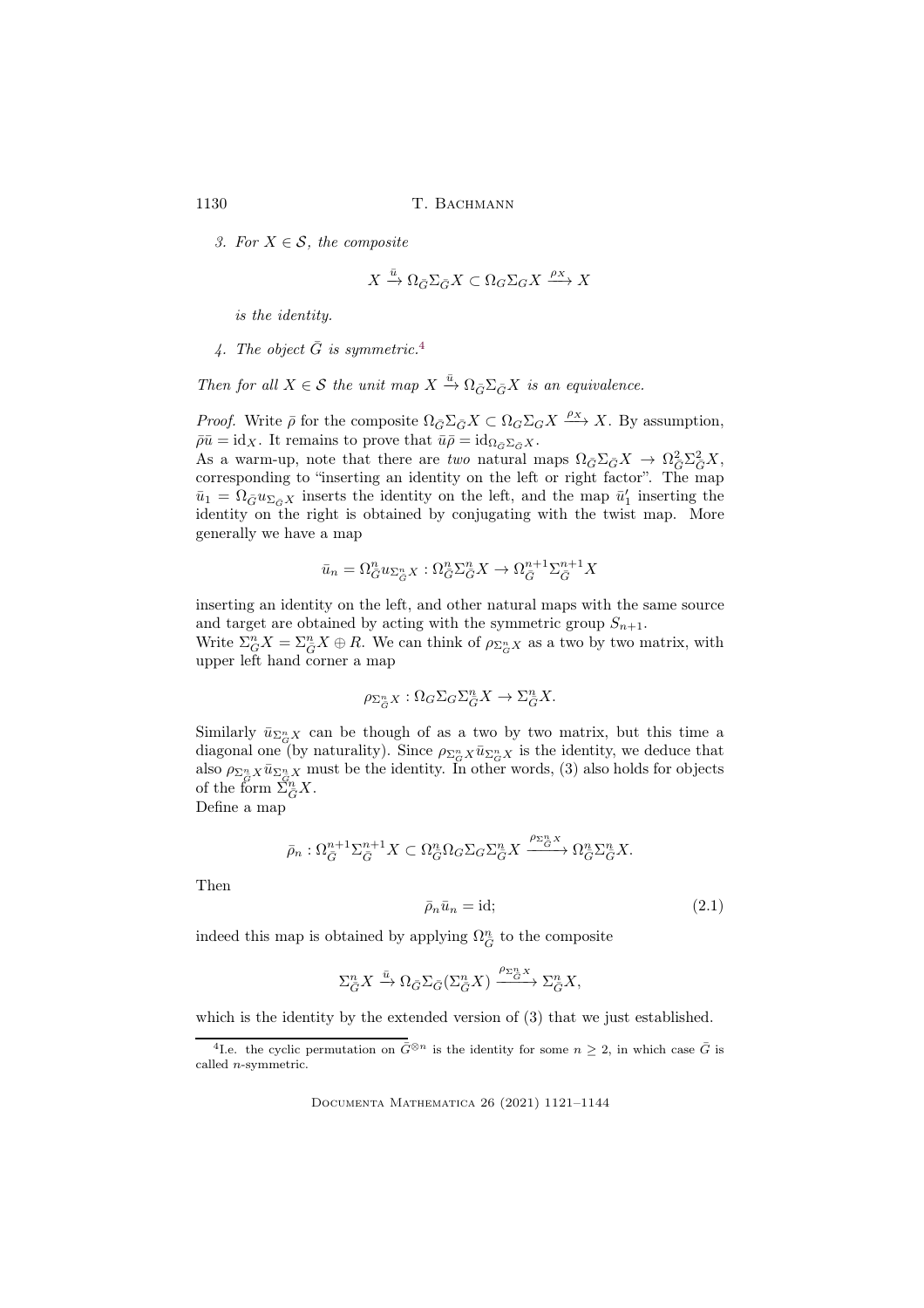For  $N \geq 2$  and  $\sigma \in S_N$  acting on  $\bar{G}^{\otimes N}$ , consider the composite

$$
\begin{aligned} \Omega_{\bar{G}} \Sigma_{\bar{G}} X &\xrightarrow{\bar{u}_1} \Omega_{\bar{G}}^2 \Sigma_{\bar{G}}^2 X \xrightarrow{\bar{u}_2} \cdots \to \Omega_{\bar{G}}^N \Sigma_{\bar{G}}^N X \\ \xrightarrow{\sigma} \Omega_{\bar{G}}^N \Sigma_{\bar{G}}^N X &\xrightarrow{\bar{p}_{N-1}} \Omega_{\bar{G}}^{N-1} \Sigma_{\bar{G}}^{N-1} X \to \dots \xrightarrow{\bar{p}_1} \Omega_{\bar{G}} \Sigma_{\bar{G}} X \end{aligned}
$$

which we denote by  $p(\sigma)$ . If  $\sigma = id$  then by iterated application of [\(2.1\)](#page-9-1) we get

$$
p(\mathrm{id}) = \mathrm{id}.
$$

On the other hand if  $\sigma = \sigma_l$  is the permutation "cycling to the left" we find that (suppressing subscripts for readability)

$$
\sigma_l \circ \bar{u} \circ \cdots \circ \bar{u} = \bar{u} \circ \cdots \circ \bar{u} \circ \bar{u}'_1,
$$

i.e. "one of the identities has been inserted at the right". Consequently  $p(\sigma_l)$  =  $\bar{\rho}_1 \bar{u}'_1$  (again using [\(2.1\)](#page-9-1) repeatedly). If furthermore  $\bar{G}$  is N-symmetric then we obtain

$$
id_{\Sigma_{\bar{G}}\Omega_{\bar{G}}} X = p(id) = p(\sigma_l) = \bar{\rho}_1 \bar{u}'_1.
$$

It thus suffices to show that the following diagram commutes

$$
\begin{array}{ccc}\n\Omega_{\bar{G}}\Sigma_{\bar{G}}X & \xrightarrow{\bar{u}'_1} & \Omega_{\bar{G}}^2\Sigma_{\bar{G}}^2X \\
\bar{\rho}\Big\downarrow & & & \bar{\rho}_1\Big\downarrow \\
X & \xrightarrow{\bar{u}} & \Omega_{\bar{G}}\Sigma_{\bar{G}}X.\n\end{array}
$$

By adjunction and definition of  $\bar{\rho}$ , this is equivalent to the commutativity the outer square in the following diagram

$$
\begin{array}{ccc}\n\bar{G}\otimes\Omega_{\bar{G}}\Sigma_{\bar{G}}X & \longrightarrow & \Omega_{\bar{G}}\Sigma_{\bar{G}}(\bar{G}\otimes X) \\
& & \downarrow & & \downarrow \\
\bar{G}\otimes\Omega_{G}\Sigma_{G}X & \longrightarrow & \Omega_{G}\Sigma_{G}(\bar{G}\otimes X) \\
& & & \downarrow \\
\bar{G}\otimes^{\rho_{X}}\downarrow & & \rho_{\Sigma_{\bar{G}}X}\downarrow \\
& & & \bar{G}\otimes X & \longrightarrow \\
& & & \bar{G}\otimes X.\n\end{array}
$$

The top square commutes without any assumptions. For the bottom square, it will suffice to prove that  $\rho_{\Sigma_G X}$  respects the decomposition  $\Sigma_G X \simeq \Sigma_{\bar{G}} X \oplus X$ . Indeed then we may replace all instances of  $\bar{G}$  by  $G$ , and hence have commutativity by (1). We can write  $\rho_{\Sigma_G X}$  as the matrix  $\begin{pmatrix} \rho_{\Sigma \bar{G}} & f \\ g & h \end{pmatrix}$ . Then in condition (2) the upper square implies that  $f = 0$  (and  $h = \rho_X$ ), whereas the lower square implies that  $g = 0$  (and  $h = \rho_X$ ). The result follows.  $\Box$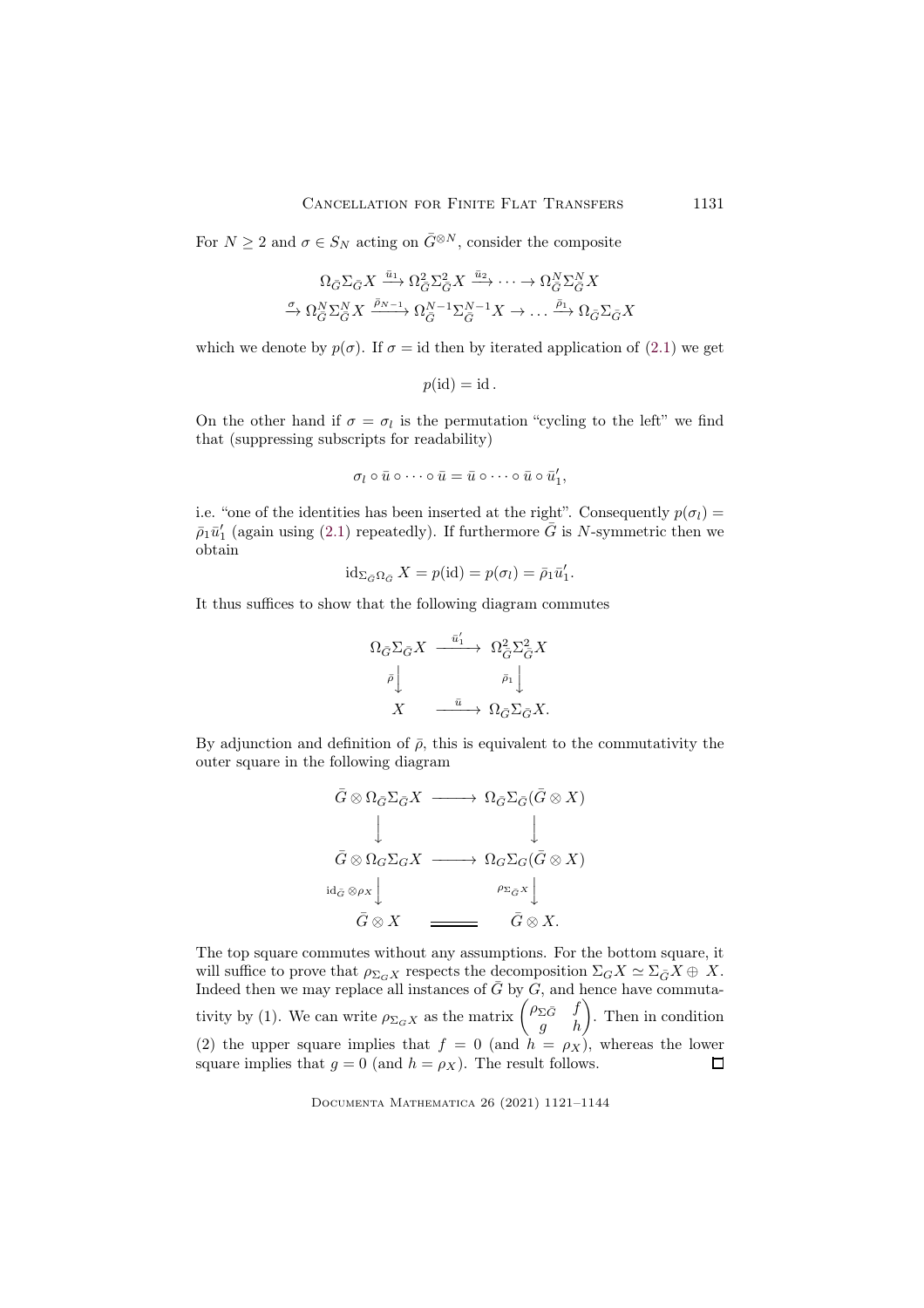#### 2.5 RATIONAL CONTRACTIBILITY

We recall the notion of a rationally contractible presheaf in Appendix [A.](#page-19-1)

<span id="page-11-0"></span>DEFINITION 2.17. We say that  $C$  satisfies rational contractibility if for every  $n > 0$  the presheaf  $h^{\mathcal{C}}(\mathbb{G}_m^{\wedge n})^{\text{gp}}$  is rationally contractible.

PROPOSITION 2.18. Suppose that  $C$  satisfies cancellation and rational contractibility. Then

$$
\mu^*(1_{\mathcal{SH}}c) \in \mathcal{SH}(k)^{veff}.
$$

*Proof.* By [\[BF17,](#page-21-0) Theorem 4.4], in order to show that  $\mu^*(1) \in \mathcal{SH}(k)$ <sup>eff</sup> we need to show that for all  $n > 0$  and  $K/k$  finitely generated we have

<span id="page-11-1"></span>
$$
|\omega^\infty(\mu^*(\mathbb{1})\wedge \mathbb{G}_m^{\wedge n})(\hat{\Delta}_K^\bullet)|\simeq 0.
$$

Similarly by [\[Bac17,](#page-21-5) §3], assuming that  $\mu^*(1) \in \mathcal{SH}(k)$ <sup>eff</sup>, in order to show that  $\mu^*(1) \in \mathcal{SH}(k)^\text{veff}$  we need to show that  $\omega^\infty(\mu^*(1))$  has vanishing negative homotopy sheaves. For this it suffices to show that

$$
|\Omega^{\infty}(\mu^*(1) \wedge \mathbb{G}_m^{\wedge n})(\hat{\Delta}_K^{\bullet})| \simeq 0 \quad \text{and} \quad \Omega^{\infty}(\Sigma^i \mu^*(1) \wedge \mathbb{G}_m^{\wedge n}) \in \mathcal{S}\mathrm{pc}(k)_{\geq i} \quad (2.2)
$$

for all  $i \geq 0$ . Indeed the second condition implies that  $(\mu^*(1) \wedge \mathbb{G}_m^{\wedge n})(\hat{\Delta}_{\mathcal{K}}^{\bullet})$  takes values in  $\mathcal{SH}_{\geq 0}$  (using Proposition [2.7,](#page-5-1) say), and then  $\Omega^{\infty}$  commutes with the geometric realization [\[Lur16,](#page-22-3) Proposition 1.4.3.8].

As in Corollary [2.15](#page-7-1) we have  $\Sigma^i \mu^*(1) \wedge \mathbb{G}_m^{\wedge n} \simeq \mu^*(\Sigma^{\infty} \mu(\Sigma^i \mathbb{G}_m^{\wedge n}))$  and hence

$$
\Omega^\infty(\Sigma^i \mu^*(1) \wedge \mathbb{G}_m^{\wedge n}) \simeq L_{\text{mot}} h^{\mathcal{C}}(\Sigma^i \mathbb{G}_m^{\wedge n})^{\text{gp}};
$$

here we have used Lemma [2.12.](#page-6-2) The functor  $h^{\mathcal{C}}$  commutes with  $\Sigma^{i}$ , when viewed as taking values in presheaves of commutative monoids. By Proposition [2.7](#page-5-1) we have  $L_{\text{mot}} = L_{\text{Nis}} L_{\mathbb{A}^1}$ , which takes sectionwise *n*-connected presheaves to Nisnevich locally  $n$ -connected presheaves. This implies the second condition in [\(2.2\)](#page-11-1). Again by Proposition [2.7,](#page-5-1) we have  $L_{\text{mot}} \simeq L_{\mathbb{A}^1}$  when evaluated on semilocal schemes; thus

$$
|\Omega^\infty(\mu^*(\mathbb{1})\wedge \mathbb{G}_m^{\wedge n})(\hat{\Delta}^\bullet_K)|\simeq |(L_{\mathbb{A}^1}h^{\mathcal{C}}(\mathbb{G}_m^{\wedge n})^{\rm gp})(\hat{\Delta}^\bullet_K)|.
$$

The first condition in [\(2.2\)](#page-11-1) thus follows from Corollary [A.8.](#page-20-0)

 $\Box$ 

<span id="page-11-2"></span>Remark 2.19. In order to prove that  $h^{\mathcal{C}}(\mathbb{G}_m^{\wedge n})^{\text{gp}}$  is rationally contractible, it suffices to prove that  $h^{\mathcal{C}}((\mathbb{A}^1 \setminus 0)^{\times n}, x_0)$  is rationally contractible as a presheaf of commutative monoids, where  $x_0 = (1, 1, \ldots, 1)$  is the base point. Indeed this implies that  $h^{\mathcal{C}}((\mathbb{A}^1 \setminus 0)^{\times n}, x_0)$ <sup>gp</sup> is rationally contractible by Lemma [A.9,](#page-21-6) and  $h^{\mathcal{C}}(\mathbb{G}_m^{\wedge n})^{\text{gp}}$  is a retract of  $h^{\mathcal{C}}((\mathbb{A}^1 \setminus 0)^{\times n}, x_0)^{\text{gp}}$ , so we conclude by Example [A.4.](#page-19-2)

<span id="page-11-3"></span>COROLLARY 2.20. Suppose that  $C$  satisfies cancellation and rational contractibility. Then

$$
\mu^*(1_{\mathcal{SH}^{\mathcal{C}}}) \simeq \Sigma_{\text{fr}}^{\infty} \mu^*(\mu_+(*)).
$$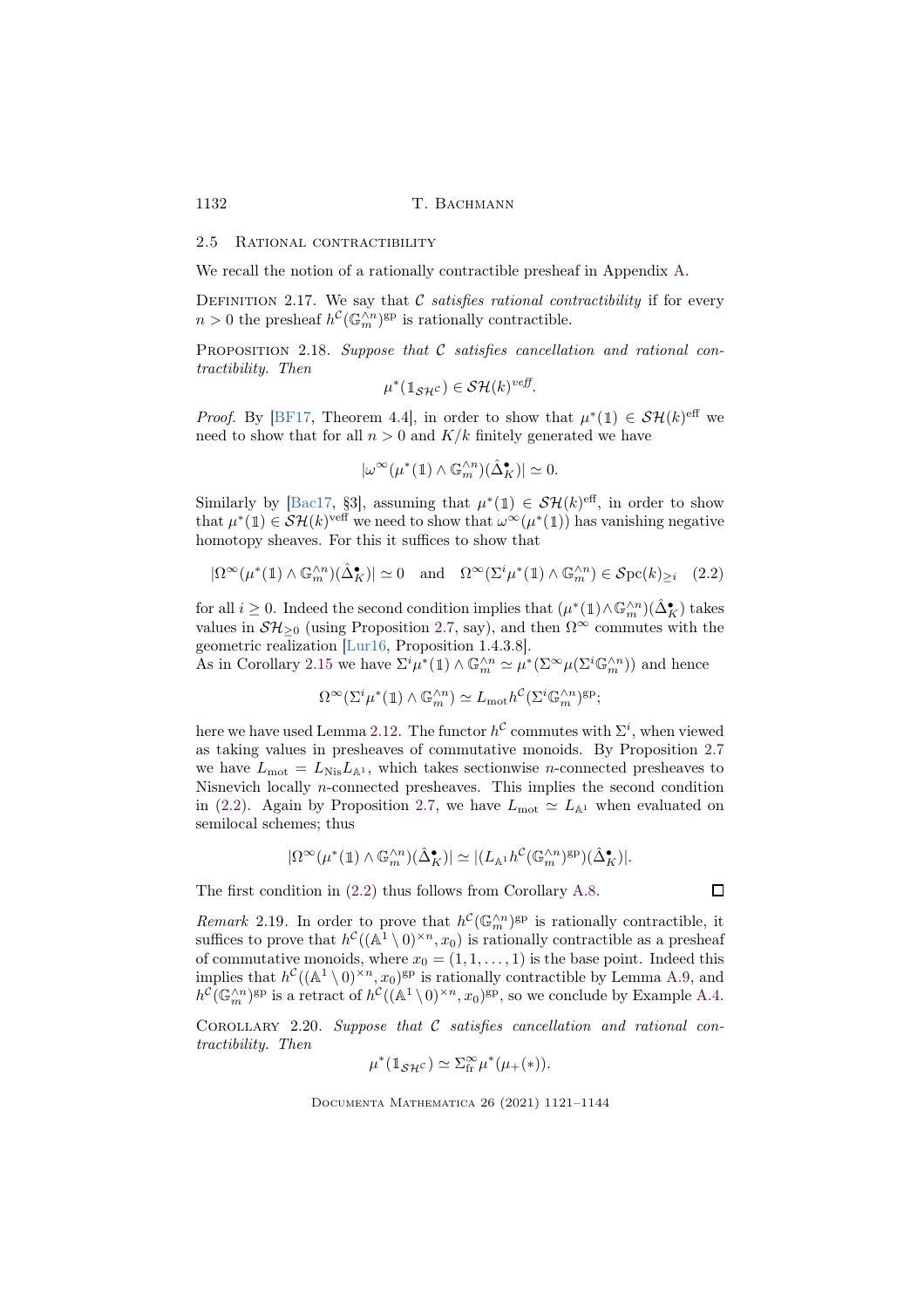*Proof.* Since  $\mu^*(1_{\mathcal{SH}^c})$  is very effective and  $\mathcal{S}pt^{fr}(k)^{gp} \simeq \mathcal{SH}(k)^{veff}$  [\[EHK](#page-21-2)<sup>+</sup>17, Theorem 3.5.14], we deduce that

$$
\mu^*(1_{\mathcal{SH}}c) \simeq \sum_{\text{fr}}^{\infty} \Omega_{\text{fr}}^{\infty} \mu^* \Sigma^{\infty} \mu_+(*) \simeq \sum_{\text{fr}}^{\infty} \mu^* \Omega^{\infty} \Sigma^{\infty} \mu_+(*)
$$
  

$$
\simeq \sum_{\text{fr}}^{\infty} \mu^* (\mu_+(*)^{\text{gp}}) \simeq \sum_{\text{fr}}^{\infty} \mu^* (\mu_+(*)),
$$

using Lemma [2.12](#page-6-2) as well as that  $\mu^*$  commutes with group completion and  $\Sigma_\text{fr}^\infty$ inverts group completion.

## <span id="page-12-0"></span>3 The case of finite flat correspondences

### 3.1 Generalities

Let S be a scheme. Write  $Cor<sup>fft</sup>(S)$  for the symmetric monoidal, semiadditive  $(2, 1)$ -category with the same objects as  $\text{Sm}_S$  and morphisms the groupoids of spans

$$
X \xleftarrow{p} Z \to Y,
$$

where p is required to be finite locally free (see e.g.  $\left[\text{Bar}17, \text{$}5\text{F}\right]$  for a construction of span categories in a much more general context). Denote by  $Cor<sup>fsyn</sup>(S)$  the category obtained in a similar way, but requiring  $p$  to be finite syntomic. There is an evident symmetric monoidal functor  $Cor<sup>fsyn</sup>(S) \to Cor<sup>fft</sup>(S)$  which preserves finite coproducts. Since a functor  $Cor^{fr}(S) \to Cor^{fsyn}(S)$  was constructed in [\[EHK](#page-21-2)<sup>+</sup>17, §4.2.37], we all in all obtain a functor  $\mu$ : Cor<sup>fr</sup> $(S) \to \text{Cor}^{\text{ff}}(S)$ . This satisfies all the axioms of a motivic category of correspondences (see Definition [2.1\)](#page-2-1). The only non-trivial part is the following.

LEMMA 3.1. The category  $Cor<sup>ff</sup>(S)$  is compatible with the Nisnevich topology.

*Proof.* Let  $U \to X \in \text{Sm}_S$  be a Nisnevich covering with one element, and R the associated sieve. Then  $h_+^{\text{fff}}(R) \hookrightarrow h_+^{\text{fff}}(X)$  consists of those spans

 $Y \leftarrow Z \stackrel{q}{\rightarrow} X$ 

where  $q$  factors through  $U$ . (Indeed by universality of colimits of spaces and since  $h_+$  preserves sifted colimits, the fiber over  $Y \leftarrow Z \stackrel{q}{\rightarrow} X$  is given by  $|U^{\times} \times X Z|$ , which is either empty or contractible depending on whether q factors through  $U$ .) In particular this is a map of 1-truncated presheaves, which is a Nisnevich equivalence if and only if it induces an equivalence on stalks  $[Lur09, Lemma 6.5.2.9]$ ; i.e. we may assume that Y is Nisnevich local and need to show that every q factors through U. But now Z is a finite disjoint union of Nisnevich local schemes [\[Sta18,](#page-23-3) Tag 04GH(1)], so this is clear.  $\Box$ 

## 3.2 Cancellation

<span id="page-12-1"></span>LEMMA 3.2. Let X be smooth over a perfect field k and  $(p, t) : Z \to X \times \mathbb{G}_m$ finite locally free. Let  $f \in \mathcal{O}(Z)$  and let

$$
Z_n = Z(1 - t^n f) \subset Z.
$$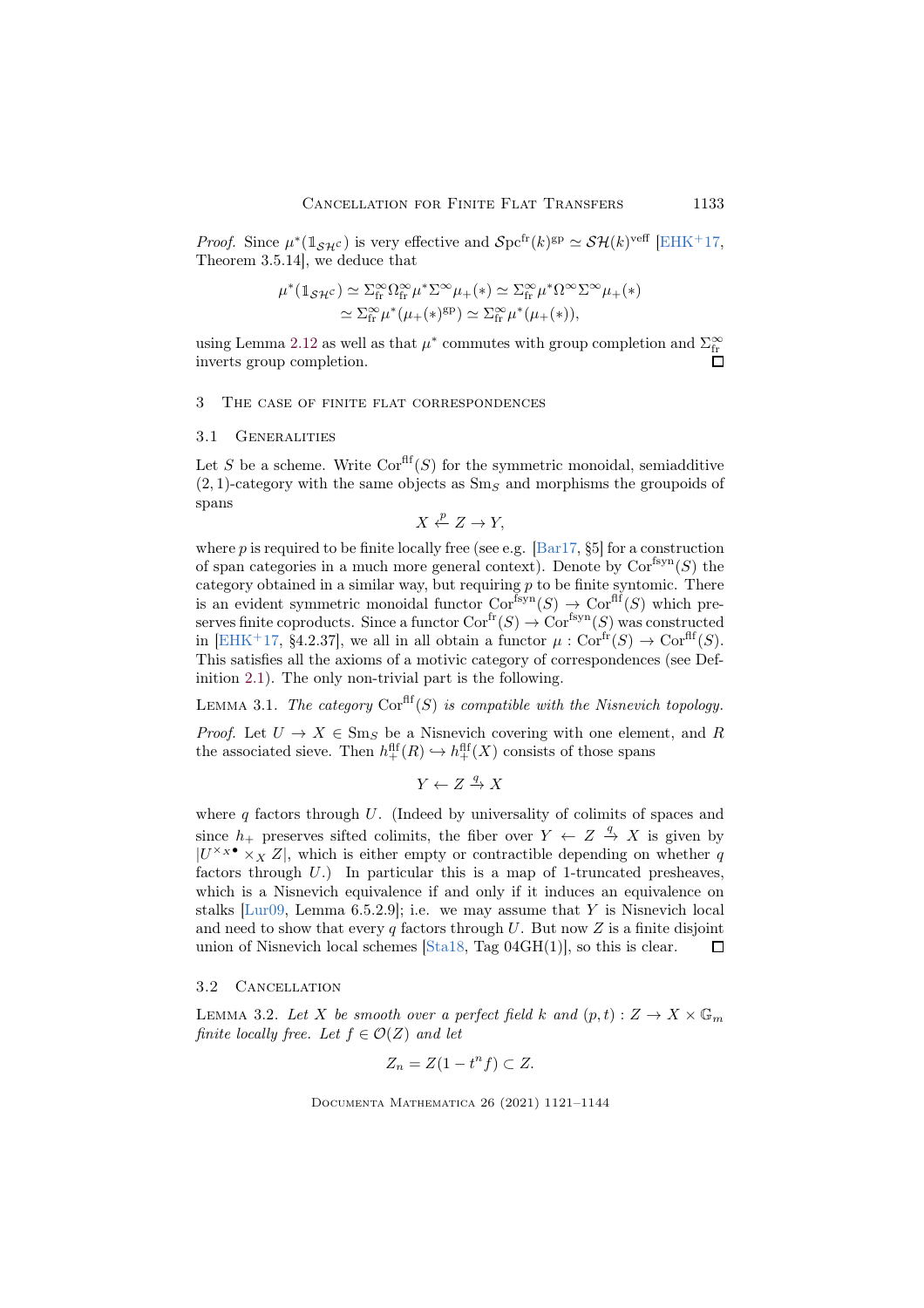Then for N sufficiently large and all  $n > N$ , the canonical map  $Z_n \to X$  is flat.

*Proof.* We first show that there is a Nisnevich covering family  $\{U_i \to X\}_{i \in I}$ such that  $Z_{U_i} \to U_i \times \mathbb{G}_m$  is finite free. It suffices to show that if L is the henselization of a smooth  $k$ -variety in a point, then all vector bundles of rank  $d$ on  $L \times \mathbb{G}_m$  are trivial (for any d). We use the existence of a motivic space  $\text{Gr}_d \in$  $\mathcal{S}pc(k)_*$  such that for  $Y \in \text{Sm}_k$  affine  $[Y_+, \text{Gr}_d]$  is the set of vector bundles on Y up to isomorphism [\[AHW17,](#page-21-8) Theorem 5.2.3]. The cofiber sequence

$$
L_+ \simeq L_+ \wedge S^0 \to L_+ \wedge \mathbb{G}_{m_+} \simeq (L \times \mathbb{G}_m)_+ \to L_+ \wedge \mathbb{G}_m
$$

induces a fiber sequence

$$
\mathrm{Map}(L_+,\Omega_{\mathbb{G}_m}\mathrm{Gr}_d)\to\mathrm{Map}((L\times\mathbb{G}_m)_+,\mathrm{Gr}_d)\to\mathrm{Map}(L_+,\mathrm{Gr}_d).
$$

We seek to show that the middle space is connected. The motivic space  $\text{Gr}_d$ is connected (vector bundles being locally trivial), and hence so is  $\Omega_{\mathbb{G}_m}$  Gr<sub>d</sub> by [\[Mor12,](#page-22-7) Theorem 6.13]. Thus the two outer spaces are connected, and the claim follows.

Since being flat is fpqc local on the base [\[Sta18,](#page-23-3) Tag 02L2], we may replace X by  $U_i$  and so assume that  $Z \to X \times \mathbb{G}_m$  is finite free. We may further assume that  $X = \text{Spec}(A)$  is affine. Write  $Z = \text{Spec}(B)$ . Then B is an A-algebra, we are provided with elements  $f, t \in B$ , and B is finite free over  $A[t, t^{-1}]$ . We need to show that  $B_n = B/(1-t^n f)B$  is flat over A, for n sufficiently large. We may assume that B has constant rank over  $A[t, t^{-1}]$  and choose a basis  $e_1, \ldots, e_d$ . We can write

$$
fe_i = \sum_j a_{ij} e_j,
$$

with  $a_{ij} \in A[t, t^{-1}]$ . Thus for *n* sufficiently large we have  $t^n a_{ij} \in tA[t]$ , for all i, j. This implies that  $(1 - t<sup>n</sup> f) : B \to B$  is universally injective over A: if A' is any A-module, then  $(1 - t<sup>n</sup> f)$  is injective on

$$
B' := B \otimes_A A' \simeq A'[t, t^{-1}]\{e_1, \ldots, e_d\}.
$$

Indeed we can write  $0 \neq b' \in B'$  as

$$
b' = \sum_{k \ge k_0} t^k b_k,
$$

with  $b_k \in A'\{e_1, \ldots, e_d\}$  and  $b_{k_0} \neq 0$ , and then

$$
(1-tn f)b' \in tk0bk0 + tk0+1A'[t]\{e1, \ldots ed\}
$$

is non-zero as well. The desired flatness now follows from [\[Sta18,](#page-23-3) Tags 058I and 058P].  $\Box$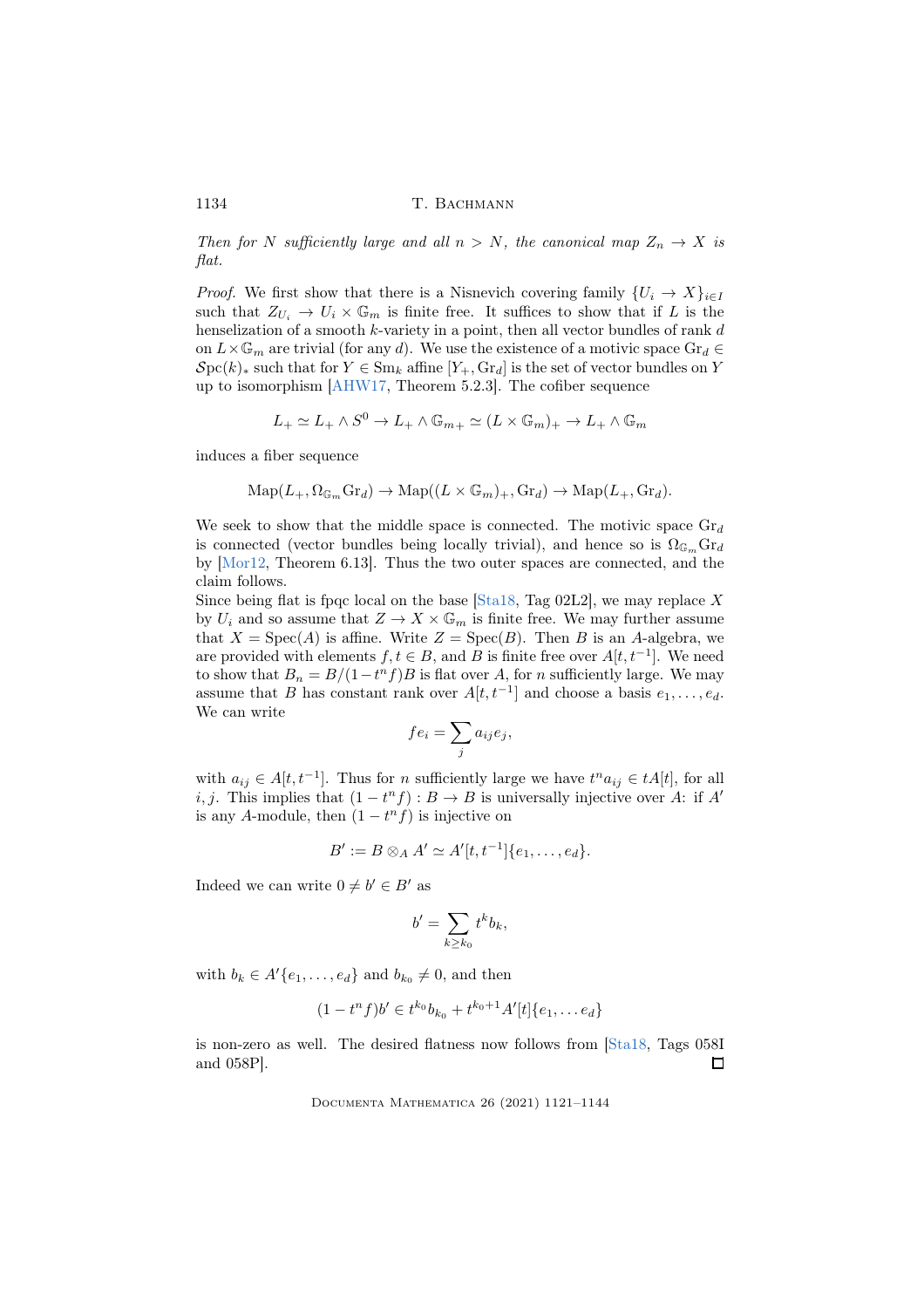<span id="page-14-1"></span>Remark 3.3. The argument shows that given  $f_1, f_2 \in \mathcal{O}(Z)$  and N sufficiently large, then

$$
Z(1 - t^n(f_1 t^a + f_2 t^b)) \to X
$$

is flat for all  $n > N$  and  $a, b \geq 0$ .

Define maps  $g_n^+, g_n^- : \mathbb{G}_m \times \mathbb{G}_m \to \mathbb{A}^1$  via

$$
g_n^+(t_1, t_2) = t_1^n + 1
$$
 and  $g_n^-(t_1, t_2) = t_1^n + t_2$ .

Further define maps  $\mathbb{A}^1 \times \mathbb{G}_m \times \mathbb{G}_m \to \mathbb{A}^1$  via

$$
h_{mn}^{\pm}(s, t_1, t_2) = s g_n^{\pm}(t_1, t_2) + (1 - s) g_m^{\pm}(t_1, t_2).
$$

Given a span

$$
X \times \mathbb{G}_m \leftarrow Z \to Y \times \mathbb{G}_m,
$$

put

$$
Z_{mn}^{\pm} = Z(h_{mn}^{\pm}) \subset Z \times \mathbb{A}^1;
$$

note that there are induced spans

$$
X \times \mathbb{A}^1 \leftarrow Z_{mn}^{\pm} \rightarrow Y.
$$

<span id="page-14-0"></span>COROLLARY 3.4. Let  $X$  be smooth over a perfect field and suppose given a span

$$
X \times {\mathbb G}_m \stackrel{p}{\leftarrow} Z \to Y \times {\mathbb G}_m
$$

with p finite locally free. Then for N sufficiently large and  $m, n > N$  the induced maps  $Z_{mn}^{\pm} \to X \times \mathbb{A}^1$  are finite locally free.

Proof. Voevodsky's original argument [\[Voe10,](#page-23-1) Lemma 4.1], explained in slightly more detail in [\[BE19,](#page-21-9) Lemma 4.20], shows that  $Z_{mn}^{\pm} \to X \times \mathbb{A}^1$  is finite for  $m, n$  sufficiently large. It thus remains to establish flatness. Note that for  $m = n + r \geq m$  we have

$$
h_{mn}^+ = t_1^n(s + (1-s)t_1^r) + 1
$$

and

$$
h_{mn}^- = t_1^n(s + (1-s)t_1^r) + t_2.
$$

The result thus follows via Remark [3.3](#page-14-1) from Lemma [3.2](#page-12-1) applied to  $Z \times \mathbb{A}^1 \xrightarrow{p \times \mathbb{A}^1}$  $X \times \mathbb{G}_m \times \mathbb{A}^1$ , with

$$
f = -(s + (1 - s)t_1^r)
$$
 and  $f = -(s + (1 - s)t_1^r)t_2^{-1}$ ,

respectively. The case  $m < n$  is treated similarly.

Documenta Mathematica 26 (2021) 1121–1144

 $\Box$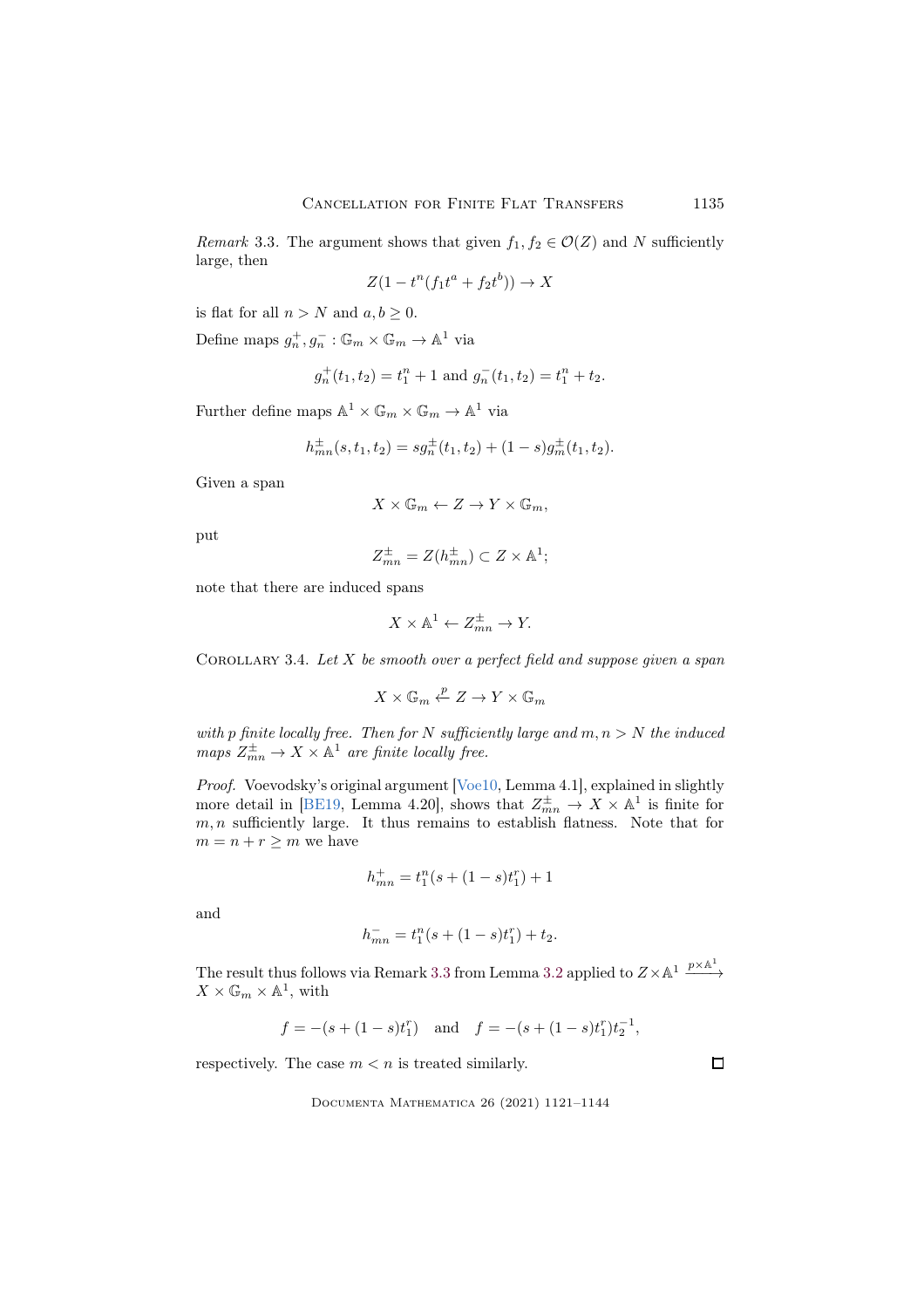Given any span  $\alpha: X \times \mathbb{G}_m \leftarrow Z \to Y \times \mathbb{G}_m$  (with  $Z \to X$  not necessarily finite locally free), denote by  $\rho_{mn}^{\pm}(\alpha)$  the span  $X \times \mathbb{A}^1 \leftarrow Z_{mn}^{\pm} \rightarrow Y$ . One checks immediately (see [\[BE19,](#page-21-9) Lemma 4.17] for a more conceptual explanation) that if  $\beta: X' \to X$  and  $\gamma: Y \to Y'$  are arbitrary spans, then

$$
\rho_{mn}^{\pm}(\gamma \circ \alpha) \simeq \gamma_* \rho_{mn}^{\pm}(\alpha) \quad \text{and} \quad \rho_{mn}^{\pm}(\alpha \circ \beta) \simeq \beta^* \rho_{mn}^{\pm}(\alpha). \tag{3.1}
$$

Let  $G = \mu_+(\mathbb{G}_m)$ . For  $Y \in \text{Sm}_k$ , define

<span id="page-15-0"></span>
$$
F_i\Omega_G\Sigma_G\mu_+(Y)\subset \Omega_G\Sigma_G\mu_+(Y)
$$

as the subpresheaf of those spans  $X \times \mathbb{G}_m \leftarrow Z \to Y \times \mathbb{G}_m$  such that for all  $m, n \geq i$  the maps  $Z_{mn}^{\pm} \rightarrow X$  are finite locally free. It follows from [\(3.1\)](#page-15-0) that

$$
\gamma_*(F_i\Omega_G\Sigma_G\mu_+Y(X)) \subset F_i\Omega_G\Sigma_G\mu_+Y'(X)
$$

and

$$
\beta^* F_i \Omega_G \Sigma_G \mu_+ Y(X) \subset \beta^* F_i \Omega_G \Sigma_G \mu_+ Y(X').
$$

In particular  $F_i\Omega_G\Sigma_G\mu_+Y$  defines a presheaf on Cor<sup>flf</sup>(k). By construction we have

$$
F_i\Omega_G\Sigma_G\mu_+Y\subset F_{i+1}\Omega_G\Sigma_G\mu_+Y\subset\ldots,
$$

and by Corollary [3.4](#page-14-0) we have

$$
\operatorname{colim}_{i} F_{i} \Omega_{G} \Sigma_{G} \mu_{+} Y \simeq \Omega_{G} \Sigma_{G} \mu_{+} Y.
$$

For  $m, n \geq i$  define maps

$$
\tilde{\rho}_{mn,i}^{\pm}: F_i\Omega_G\Sigma_G\mu_+Y \to \Omega_{\mathbb{A}_+^1}\mu_+Y
$$

via  $Z \mapsto Z_{mn}$ . By construction  $Z_{mn}$  is finite locally free over  $X \times \mathbb{A}^1$ , and by [\(3.1\)](#page-15-0)  $\tilde{\rho}^{\pm}_{mn,i}$  defines a morphism in  $\mathcal{P}_{\Sigma}(\text{Cor}^{\text{eff}}(k))$ . By adjunction we obtain morphisms

$$
\rho_{mn,i}^{\pm} : \mu_+(\mathbb{A}^1) \wedge F_i \Omega_G \Sigma_G \mu_+ Y \to \mu_+ Y;
$$

i.e. we obtain  $\mathbb{A}^1$ -homotopies between the various

$$
\rho_m^{\pm} : F_i \Omega_G \Sigma_G \mu_+ Y \to \mu_+ Y
$$

for  $m \geq i$  (obtained by restriction to 0 or 1). By construction, for  $m \geq j \geq i$ , the following diagram commutes



Documenta Mathematica 26 (2021) 1121–1144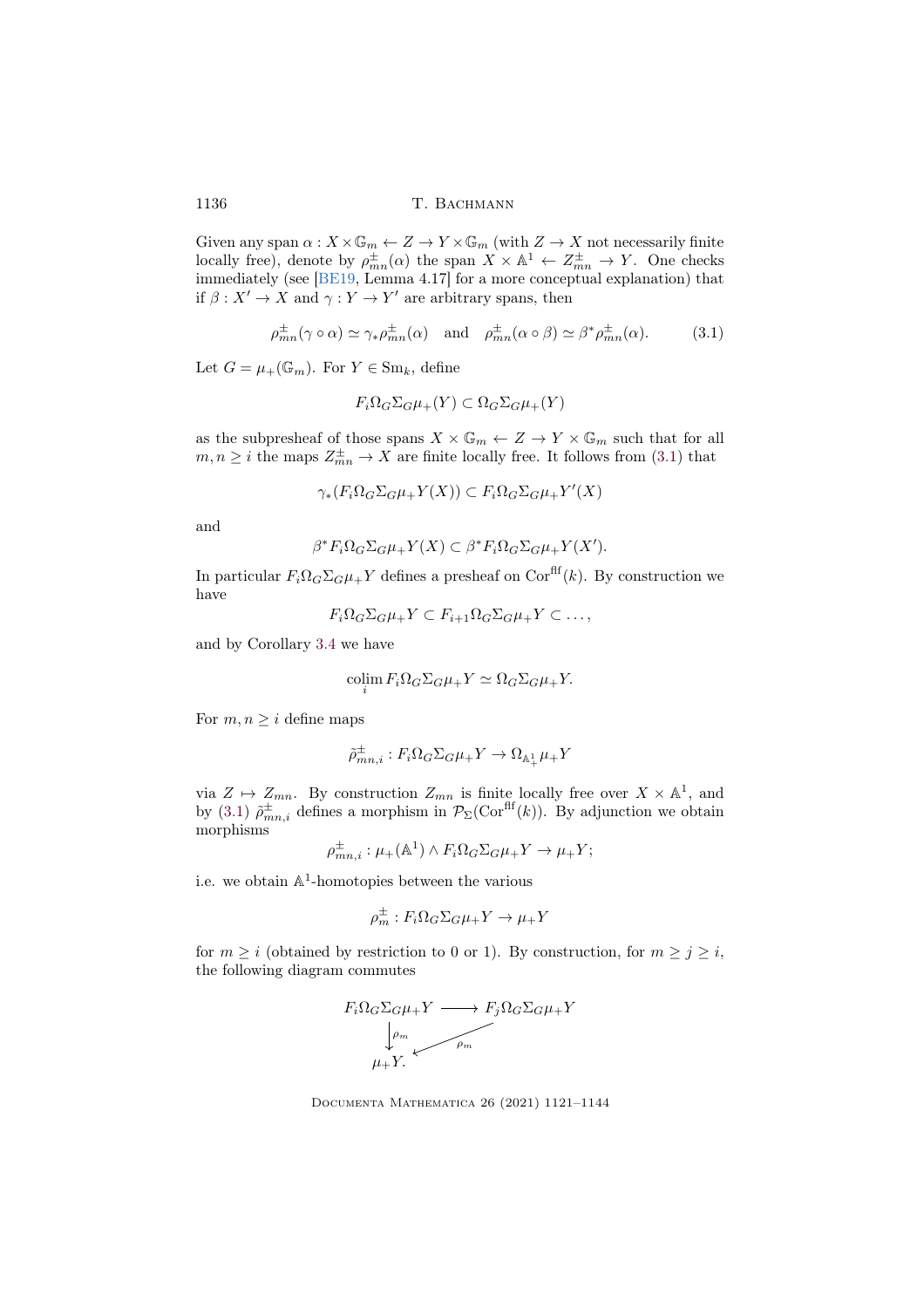It follows that in the following diagram, all cells commute up to  $\mathbb{A}^1$ -homotopy

$$
F_1 \Omega_G \Sigma_G \mu_+ Y \longrightarrow F_2 \Omega_G \Sigma_G \mu_+ Y \longrightarrow \dots \longrightarrow \Omega_G \Sigma_G \mu_+ Y
$$
  
\n
$$
\rho_1^{\pm} \downarrow \qquad \rho_2^{\pm} \downarrow \qquad \qquad \mu_+ Y \longrightarrow \dots
$$
  
\n
$$
\mu_+ Y \longrightarrow \mu_+ Y \longrightarrow \dots
$$

Consequently after motivic localization we obtain induced maps in the colimit

$$
\rho^{\pm}: L_{\text{mot}}\Omega_G\Sigma_G\mu_+Y \simeq \operatorname{colim}_{i} L_{\text{mot}}F_i\Omega_G\Sigma_G\mu_+Y \to L_{\text{mot}}\mu_+Y.
$$

Group-completing and taking the difference yields

$$
\rho := \rho^+ - \rho^-: L_{\text{mot}}^{\text{gp}} \Omega_G \Sigma_G \mu_+ Y \to L_{\text{mot}}^{\text{gp}} \mu_+ Y.
$$

<span id="page-16-1"></span>THEOREM 3.5. The category  $Cor<sup>ff</sup>(k)$  satisfies cancellation.

*Proof.* We shall apply Proposition [2.16](#page-8-0) with  $C$  the homotopy category of  $\mathcal{S}\mathrm{pc}^{\mathrm{dif}}(k)^\mathrm{gp};$  thus  $\bar{G} = \mu(\mathbb{G}_m)$ . This object is symmetric since  $\mathbb{G}_m$  is symmetric in  $\mathcal{S}$ pc<sup>fr</sup>(k)<sup>gp</sup>, being semi-invertible there (see also [\[EHK](#page-21-2)<sup>+</sup>17, Lemma 3.3.3]). Thus assumption (4) holds. Since  $L_{\text{mot}}^{\text{gp}} \Omega_G \Sigma_G \mu_+ Y \simeq \Omega_G \Sigma_G L_{\text{mot}}^{\text{gp}} \mu_+ Y$  by Proposition [2.8,](#page-5-2) our map  $\rho$  takes the required form. Assumptions (1) and (2) already hold for all the  $\rho_m^{\pm}$ , i.e. before any localization; assumption (2) is a special case of [\(3.1\)](#page-15-0) and assumption (1) is equally formal. It remains to verify (3). The composite

$$
\mu_+ Y \xrightarrow{u_Y} F_i \Omega_{\mathbb{G}_m} \Sigma_{\mathbb{G}_m} \mu_+ Y \xrightarrow{\rho_i} \mu_+ Y
$$

is easily checked to send a span  $\alpha$  to  $\alpha \otimes (\rho_i u_1 \mathrm{id})$ . Consequently  $\rho \bar{u}$  = id  $\otimes \rho(\bar{u}_1(\text{id}))$ . Since  $\bar{u}_1(\text{id}) = \text{id}_G - p$ , where  $p : G \to * \to G$  is the projector onto the trivial summand, the result follows from Lemma [3.6](#page-16-0) below.  $\Box$ 

<span id="page-16-0"></span>LEMMA 3.6. For each  $n > 0$  we have

1. 
$$
\rho_n^+(p) = \rho_n^-(p)
$$
, and  
\n2.  $\rho_n^+(\text{id}_G) \stackrel{\mathbb{A}^1}{\simeq} \rho_n^-(\text{id}_G) + \text{id}_1$ .

 $+$  +  $+$ 

Proof. This is essentially [\[Voe10,](#page-23-1) Lemma 4.3].

Note that p is represented by the correspondence  $G \stackrel{\simeq}{\leftarrow} G \stackrel{1}{\rightarrow} G$ , so that by Construction,  $\rho_n^{\pm}(p)$  is represented by  $* \leftarrow Z(g_n^{\pm}(t,1)) \rightarrow *$  But  $g_n^+(t,1)$  $g_n^-(t, 1)$ , whence (1).

Similarly  $\rho_n^{\pm}(\text{id}_G)$  is represented by  $Z_{\pm} := Z(g_n^{\pm}(t,t))$ , so  $Z_{+} = Z(t^n + 1)$  and  $Z_{-} = Z(t^{n} + t)$ , where both  $t^{n} + 1, t^{n} + t$  are viewed as functions on  $\mathbb{A}^{1} \setminus 0$ . For a function  $f: X \times \mathbb{A}^1 \to \mathbb{A}^1$  denote by  $D(f)$  the span

$$
X \leftarrow Z(f) \rightarrow \ast.
$$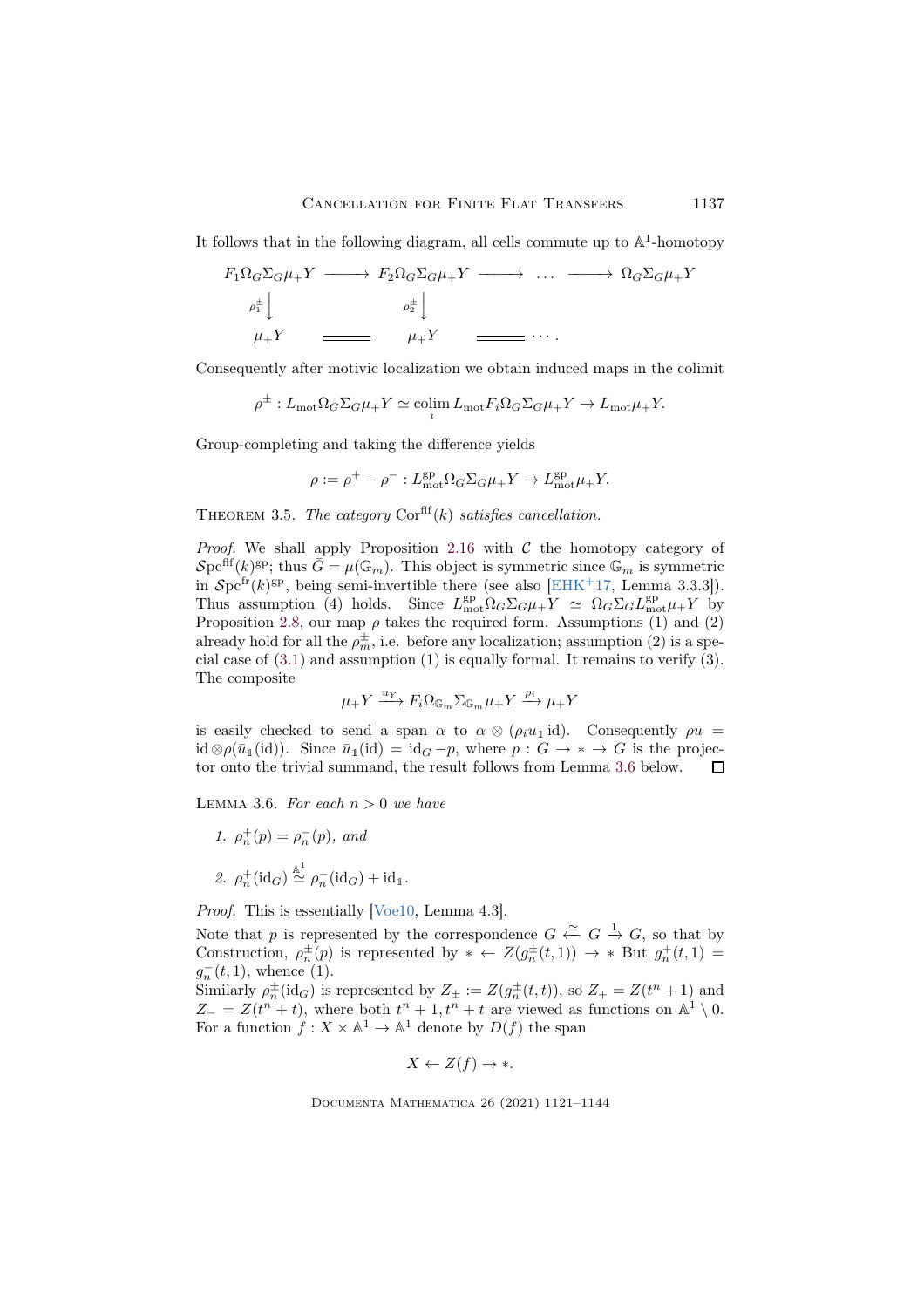Consider the span  $H = D(t^n + ts + 1 - s)$ , which is immediately verified to be finite flat. Then H provides an  $\mathbb{A}^1$ -homotopy between  $D(t^n + 1)$  and  $D(t^n + t)$ , where this time we view  $t^n + 1$ ,  $t^n + t$  as functions on  $\mathbb{A}^1$ . Now

$$
Z(t^{n} + 1|\mathbb{A}^{1}) = Z(t^{n} + 1|\mathbb{A}^{1} \setminus 0) = Z^{+},
$$

whereas

$$
Z(t^n+t|\mathbb{A}^1) = Z(t^n+t|\mathbb{A}^1 \setminus 0) \coprod \{0\} = Z^- \coprod \{0\}.
$$

Since  $* \leftarrow \{0\} \rightarrow *$  is the identity correspondence, H provides the desired homotopy.

This concludes the proof.

 $\Box$ 

## 3.3 Rational contractibility

<span id="page-17-0"></span>PROPOSITION 3.7. Let X be a smooth connected scheme over k and  $x_0 \in X$  be a rational point of X. Assume that there exists an open subscheme  $W \subset X \times \mathbb{A}^1$ containing  $(X \times \{0,1\}) \cup (x_0 \times \mathbb{A}^1)$  and a morphism of schemes  $f: W \to X$ such that  $f|_{X\times 0} = x_0$ ,  $f|_{X\times 1} = id_X$  and  $f|_{x_0\times \mathbb{A}^1} = x_0$ . Then  $h^{\text{ff}}(X,x_0)$  is rationally contractible (as a presheaf of monoids).

Proof. We follow closely Suslin's proof in [\[Sus03,](#page-23-2) Proposition 2.2]. We shall construct a commutative diagram in  $CMon(\mathcal{P}(Sm_k))$ 

$$
h_+^{\text{aff}}(x_0) \xrightarrow{s_0} \hat{C}_1 h_+^{\text{aff}}(x_0)
$$
  

$$
j \downarrow \qquad \qquad \downarrow
$$
  

$$
h_+^{\text{aff}}(X) \xrightarrow{s} \hat{C}_1 h_+^{\text{aff}}(X)
$$

such that  $i_0^* s_0 \simeq id_{x_0} \simeq i_1^* s_0$ ,  $i_0^* s \simeq id_X$ , and  $i_1^* s$  factors through j. Since  $\hat{C}_1$ commutes with colimits of monoids (it commutes with finite products, i.e. coproducts of monoids, and sifted colimits) the above diagram induces

$$
\bar{s}: h^{\mathrm{flf}}(X, x_0) \to \hat{C}_1 h_+^{\mathrm{flf}}(X) / \hat{C}_1 h_+^{\mathrm{flf}}(x_0) \simeq \hat{C}_1(h^{\mathrm{flf}}(X, x_0)),
$$

where  $\#$  means quotient as presheaf of commutative monoids. By construction, this exhibits  $h^{\text{ff}}(X, x_0)$  as rationally contractible.

The morphism s is constructed as follows. Write  $V \subset X \times \mathbb{A}^1$  for the closed complement of W. Given  $Y \in \text{Sm}_k$  and a correspondence

$$
\alpha = (Y \xleftarrow{p} Z \xrightarrow{q} X) \in h^{\text{aff}}_{+}(X)(Y),
$$

denote by p, q also the maps  $Z \times \mathbb{A}^1 \to Y \times \mathbb{A}^1$  and  $Z \times \mathbb{A}^1 \to X \times \mathbb{A}^1$ . Let  $V' = q^{-1}(V) \subset Z \times \mathbb{A}^1$ ,  $V'' = p(V')$ ,  $U = Y \times \mathbb{A}^1 \setminus V''$  and  $W' = p^{-1}(U)$ . Note that  $V'$  does not contain any point above 0 or 1 and is closed. Since  $p$  is finite,  $V''$  is also closed and contains no point above 0 or 1. Thus  $U$  is open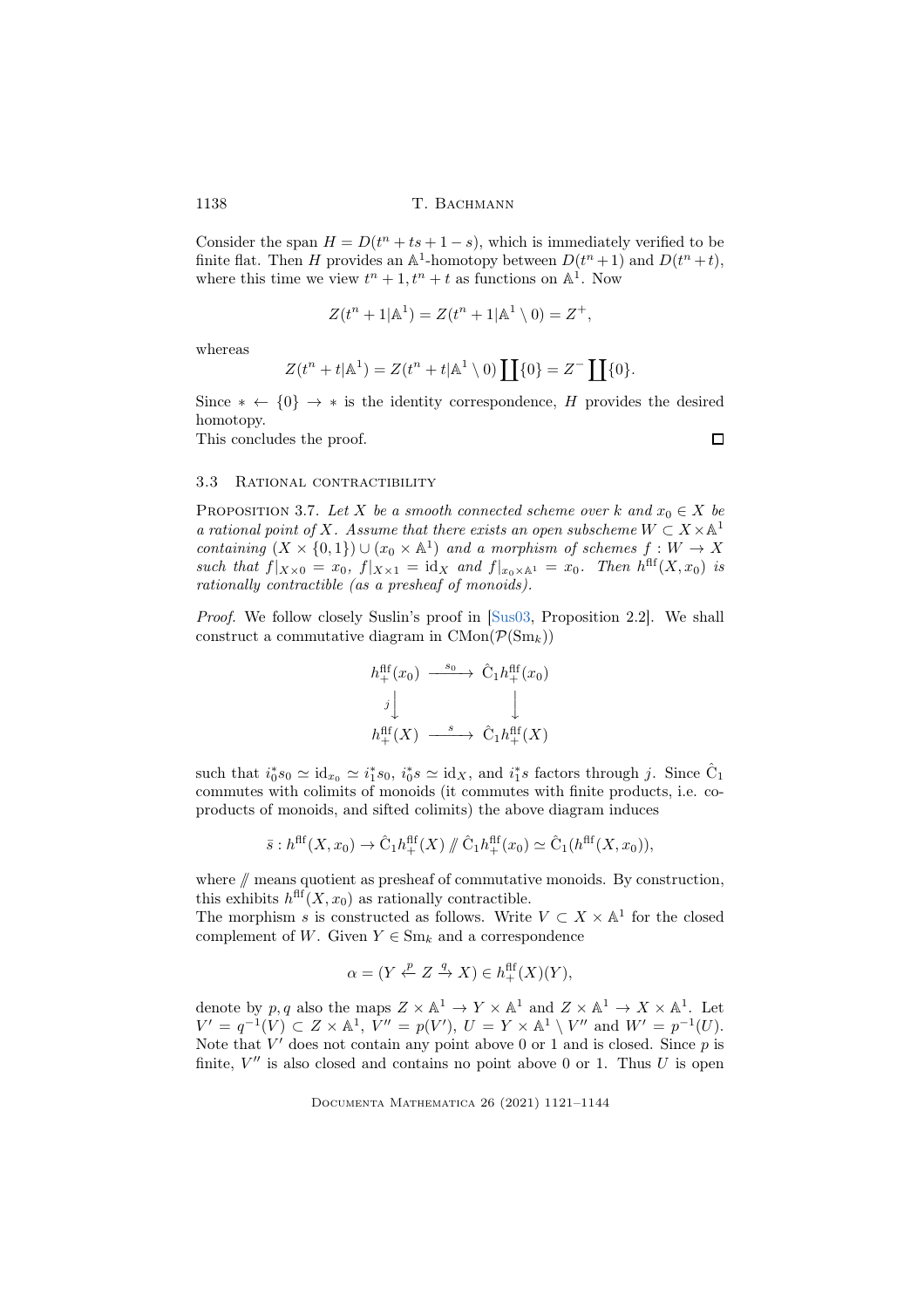and contains  $Y \times \{0,1\}$ . Moreover  $W' \subset Z \times \mathbb{A}^1 \setminus V' = q^{-1}(W)$ . There is thus a well-defined correspondence

$$
s(\alpha) = (U \leftarrow W' \rightarrow W \xrightarrow{f} X) \in \hat{C}_1 h_+^{\text{aff}}(X)(Y).
$$

This assignment is readily promoted to a morphism of presheaves. The morphism  $s_0$  just sends  $Y \leftarrow Z \rightarrow x_0$  to  $Y \times \mathbb{A}^1 \leftarrow Z \times \mathbb{A}^1 \rightarrow Z \rightarrow x_0$ . The required commutativity and factorization are readily established.  $\Box$ 

<span id="page-18-3"></span>PROPOSITION 3.8.  $Cor<sup>ff</sup>(k)$  satisfies rational contractibility.

*Proof.* By Remark [2.19,](#page-11-2) it suffices to show that  $h^{\text{ff}}((\mathbb{A}^1 \setminus 0)^{\times n}, x_0)$  is rationally contractible as a presheaf of monoids. As usual this follows from Propo-sition [3.7](#page-17-0) by taking W to be defined by  $ut_i + (1 - u) \neq 0$  and  $f(t_1, \ldots, t_n, u) = u(t_1, \ldots, t_1) + (1 - u)x_0$  $u(t_1, \ldots, t_n) + (1-u)x_0.$ 

### <span id="page-18-2"></span>4 Applications

<span id="page-18-0"></span>THEOREM 4.1. Let  $k$  be a perfect field. The functor

$$
\mathcal{S}\mathrm{pc}^{\mathrm{ff}}(k)^{\mathrm{gp}} \to \mathcal{SH}^{\mathrm{ff}}(k)
$$

is fully faithful.

Proof. Immediate from Theorem [3.5](#page-16-1) and Proposition [2.13.](#page-6-3)

Write

$$
\mu: \mathcal{SH}(k) \leftrightarrows \mathcal{SH}^{\text{ff}}(k): \mu^*
$$

for the canonical adjunction. Recall from  $[HJN+20, §5]$  the motivic spectrum kgl of (very) effective algebraic  $K$ -theory.

<span id="page-18-1"></span>THEOREM 4.2. Let k be a perfect field. We have  $\mu^*(1_{\mathcal{SH}^{\text{ff}}(k)}) \simeq$  kgl, and this spectrum is presented as a  $\mathbb{P}^1$ - $\Omega$ -spectrum via

$$
kgl\simeq (L_{mot}h^{ff}_{+}(\ast)^{gp},L_{mot}h^{ff}(\mathbb{P}^{1}),L_{mot}h^{ff}((\mathbb{P}^{1})^{\wedge 2}),\dots).
$$

*Proof.* It is immediate from Theorem [3.5](#page-16-1) and Corollary [2.15](#page-7-1) that  $\mu^*(1)$  has a presentation as claimed. Moreover by Proposition [3.8](#page-18-3) and Corollary [2.20](#page-11-3) we have  $\mu^*(1) \simeq \sum_{\text{fr}}^{\infty} h_+^{\text{fff}}(*)$ . But by construction  $h_+^{\text{fff}}(*) = \mathcal{FF}$ lat<sub>k</sub>, so the remaining claim follows from [\[HJN](#page-22-1)<sup>+</sup>20, Theorem 5.4].

COROLLARY 4.3. Let  $k$  be perfect of exponential characteristic  $e$ . We have

$$
\mathcal{SH}^{\text{ff}}(k)[1/e] \simeq \text{kgI}[1/e] \text{-}\mathcal{M}\text{od}.
$$

Proof. This is a formal consequence of compact-rigid generation (which is why we invert e [\[LYZR19,](#page-22-11) Corollary B.2]) and Theorem [4.2;](#page-18-1) see e.g. the proof of [\[BF17,](#page-21-0) Lemma 5.3].  $\Box$ 

Documenta Mathematica 26 (2021) 1121–1144

 $\Box$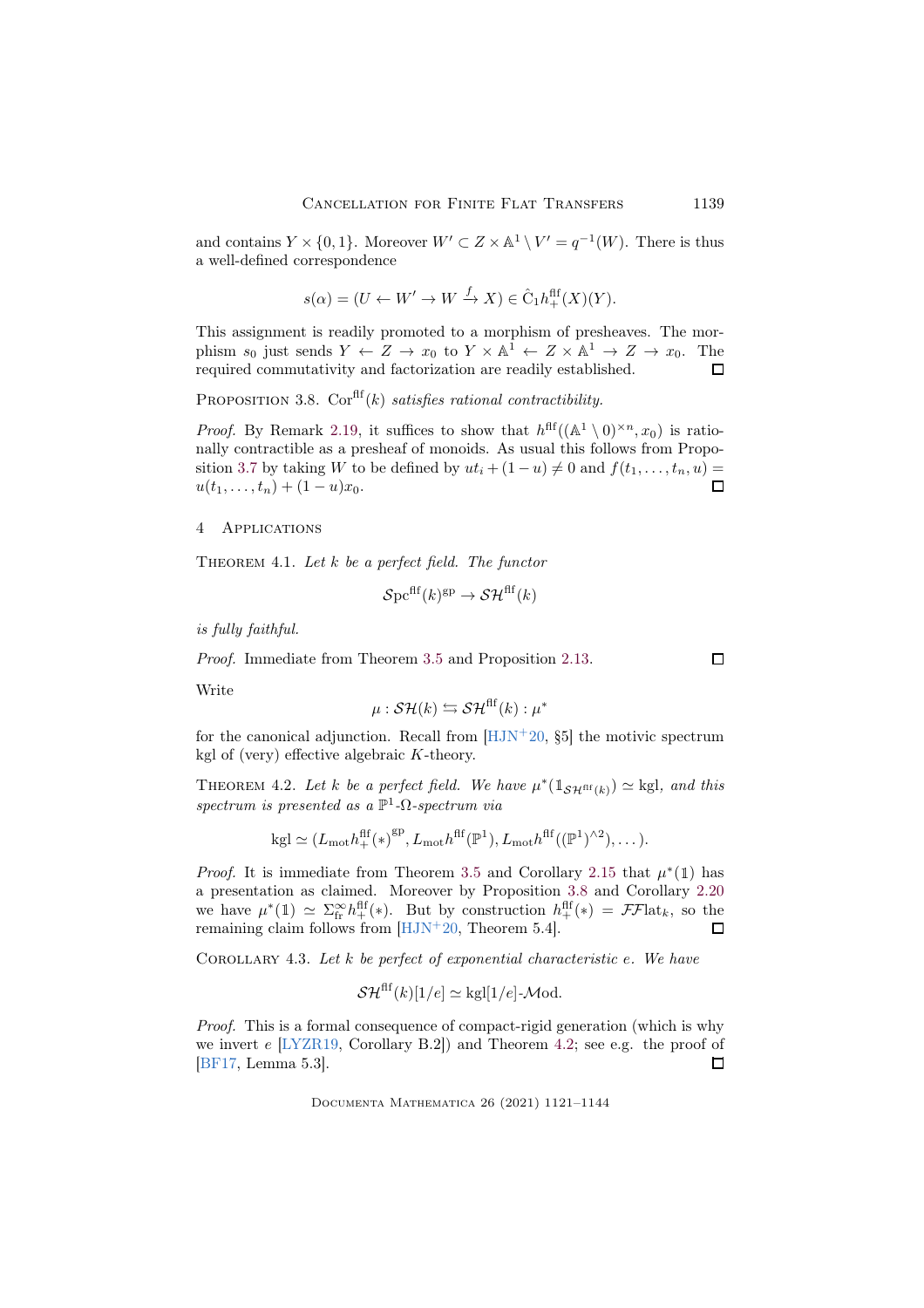#### A RATIONAL CONTRACTIBILITY

We review Suslin's notion of rational contractibility [\[Sus03,](#page-23-2) §2] and extend the basic properties of this notion to presheaves of spaces. All results in this section are essentially straightforward reformulations of Suslin's. Throughout  $k$ denotes a field (not necessarily perfect).

For a presheaf  $F$  (of spaces) on  $Sm_k$ , define a new presheaf  $\hat{C}_1F$  on  $Sm_k$  by

$$
(\hat{C}_1 F)(X) = \underset{X \times \{0,1\} \subset U \subset X \times \mathbb{A}^1}{\text{colim}} F(U);
$$

here the colimit is over open subschemes of  $X \times \mathbb{A}^1$ . Note that pullback to 0 or 1 defines two maps of presheaves

$$
i_0^*, i_1^*: \hat{C}_1 F \to F.
$$

<span id="page-19-0"></span>DEFINITION A.1. A presheaf  $F$  is called *rationally contractible* if there is a map  $s: F \to \hat{C}_1 F$  such that  $i_0^* s \simeq id_F$  and  $i_1^* s$  is constant (i.e. factors through the terminal presheaf ∗).

<span id="page-19-4"></span>*Example* A.2. F is called  $\mathbb{A}^1$ -contractible if there is a map  $H : \mathbb{A}^1 \times F \to F$  such that  $i_0^* H \simeq id_F$  and  $i_1^* H$  is constant. Equivalently there is a map  $H' : F \to$  $\underline{\text{Map}}(\mathbb{A}^1, F)$  with  $i_0^* H^I \simeq id_F$  and  $i_1^* H'$  constant. Since there is a canonical map  $\text{Map}(\mathbb{A}^1, F) \to \hat{C}_1 F$ , we see that  $\mathbb{A}^1$ -contractible presheaves are rationally contractible.

<span id="page-19-3"></span>*Example* A.3. We have  $\hat{C}_1(F \times G) \simeq \hat{C}_1(F) \times \hat{C}_1(G)$ . It follows that if  $F, G$ are rationally contractible then so is  $F \times G$ .

<span id="page-19-2"></span>Example A.4. Consider a retraction  $G \stackrel{\alpha}{\to} F \stackrel{\beta}{\to} G$  and let  $s : F \to \hat{C}_1F$ exhibit F as rationally contractible. Then one easily checks that  $G \stackrel{\alpha}{\to} F \stackrel{s}{\to}$  $\hat{C}_1 F \xrightarrow{\hat{C}_1 \beta} \hat{C}_1 G$  exhibits G as rationally contractible. In other words, rationally contractible presheaves are stable under retracts.

Write  $\hat{\Delta}^{\bullet} = \hat{\Delta}_k^{\bullet}$  for the standard cosimplicial semilocal scheme [\[Lev08,](#page-22-12) §5.1]. Recall that the category  $\text{Sm}_{k}^{\text{ess}}$  embeds into the category of pro-objects in  $\text{Sm}_{k}$ [\[Gro67,](#page-22-13) Proposition 8.13.5]. Thus  $F(\hat{\Delta}^{\bullet})$  makes sense and is a simplicial space, and we write  $|F(\hat{\Delta}^{\bullet})|$  for its geometric realization.

<span id="page-19-5"></span>LEMMA A.5. Let F be rationally contractible. Then  $|F(\hat{\Delta}^{\bullet})|$  is contractible.

*Proof.* Write  $r : \Delta \to \text{Sm}_k^{\text{ess}}$  for the cosimplicial object  $\hat{\Delta}^{\bullet}$ , and also for the left Kan extension  $\mathcal{P}(\Delta) \to \mathcal{P}(\text{Sm}_k^{\text{ess}})$ . There are canonical maps

$$
r(\Delta^1 \times \Delta^n) \to r(\Delta^1) \times r(\Delta^n) = \hat{\Delta}^1 \times \hat{\Delta}^n \to \hat{\Delta}^1 \hat{\times} \hat{\Delta}^n =: r'(\Delta^n),
$$

where  $\hat{\Delta}^1 \hat{\times} \hat{\Delta}^n$  denotes the semilocalization of  $\mathbb{A}^1 \times \mathbb{A}^n$  in the vertices. This way we obtain a morphism of simplicial spaces

$$
s': r^*F \xrightarrow{r^*s} r^*\hat{\mathcal{C}}_1F \simeq r'^*F \to r(\Delta^1 \times \Delta^\bullet)^*(F) \simeq \underline{\mathrm{Map}}(\Delta^1, r^*F).
$$

<span id="page-19-1"></span>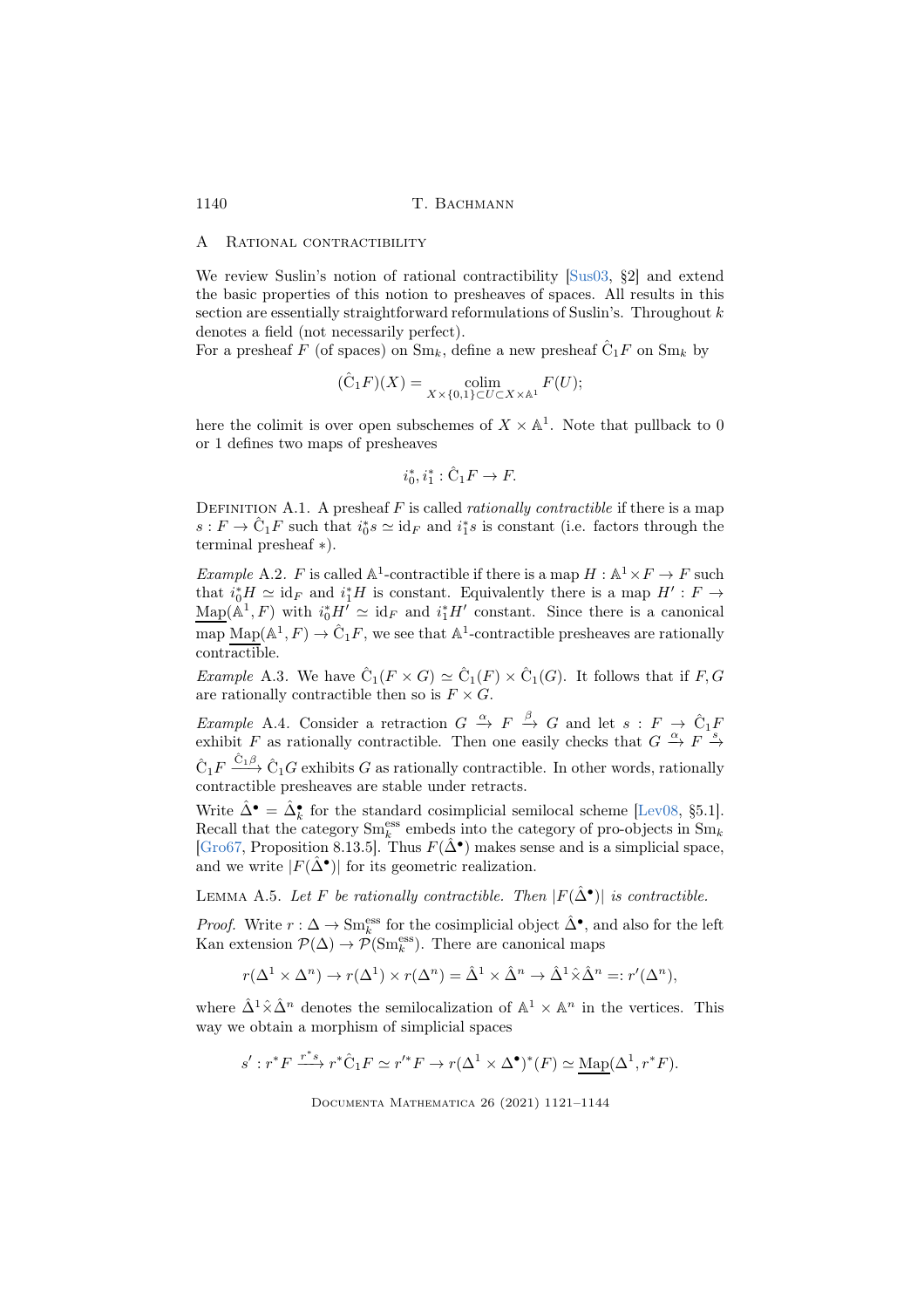By construction  $i_0^* s' \simeq id_{r^*F}$  and  $i_1^* s'$  is constant; thus  $r^* F \simeq F(\hat{\Delta}^{\bullet})$  is simplicially contractible and hence  $|r^*F| \simeq |F(\hat{\Delta}^{\bullet})|$  is contractible.<sup>[5](#page-20-1)</sup> П

<span id="page-20-2"></span>LEMMA A.6. Let  $p : \text{Spec}(K) \to \text{Spec}(k)$  be a separable (not necessarily algebraic) field extension. Then for  $F \in \mathcal{P}(\mathrm{Sm}_k)$  we have  $p^* \hat{C}_1 F \simeq \hat{C}_1 p^* F$ . In particular if F is rationally contractible then so is  $p^*F$ .

Proof. The proof of [\[BF17,](#page-21-0) Lemma 2.2] goes through unchanged.

 $\Box$ 

<span id="page-20-3"></span>LEMMA A.7. Let  $F$  be rationally contractible, and assume that  $F$  promotes to a presheaf of grouplike commutative monoids. Then  $\mathrm{Map}(\mathbb{A}^n, F)$  is rationally contractible.

*Proof.* Since  $* \to \mathbb{A}^n$  admits a retraction, the group structure allows us to split the fibration sequence

$$
\mathrm{Map}_*(\mathbb{A}^n, F) \to \underline{\mathrm{Map}}(\mathbb{A}^n, F) \to F,
$$

i.e.  $\underline{\text{Map}}(\mathbb{A}^n, F) \simeq \underline{\text{Map}}_*(\mathbb{A}^n, F) \times F$ . By Examples [A.3](#page-19-3) and [A.2](#page-19-4) it thus suffices to show that  $\underline{\text{Map}}_*(\mathbb{A}^n, F)$  is  $\mathbb{A}^1$ -contractible, which is well-known (an  $\mathbb{A}^1$ -homotopy contracting  $\mathbb{A}^n$  to the base point induces an  $\mathbb{A}^1$ -homotopy contracting  $\underline{\mathrm{Map}}_*(\mathbb{A}^n, F)$  to its base point).  $\Box$ 

<span id="page-20-0"></span>COROLLARY A.8. Let  $F$  be a presheaf of grouplike commutative monoids on  $Sm_k$  such that the underlying presheaf of spaces is rationally contractible. Let K be the field of fractions of a smooth connected k-scheme. Then

$$
|(L_{\mathbb{A}^1}F)(\hat{\Delta}_K^{\bullet})| \simeq *.
$$

*Proof.* Write  $p : \text{Spec}(K) \to \text{Spec}(k)$  for the base change. Since  $p^*$  commutes with  $L_{\mathbb{A}^1}$  (e.g. by [\[Hoy15,](#page-22-14) Lemma A.4]) and  $\hat{C}_1$  (by Lemma [A.6\)](#page-20-2), we may assume that  $K = k$ . Since colimits commute we find that

$$
|(L_{\mathbb{A}^1}F)(\hat{\Delta}_K^{\bullet})| \simeq \underset{n \in \Delta^{\mathrm{op}}}{\mathrm{colim}} (L_{\mathbb{A}^1}F)(\hat{\Delta}^n) \simeq \underset{n \in \Delta^{\mathrm{op}}}{\mathrm{colim}} \underset{n \in \Delta^{\mathrm{op}}}{\mathrm{colim}} F(\mathbb{A}^m \times \hat{\Delta}^n)
$$

$$
\simeq \underset{n \in \Delta^{\mathrm{op}}}{\mathrm{colim}} \underset{n \in \Delta^{\mathrm{op}}}{\mathrm{colim}} \underset{n \in \Delta^{\mathrm{op}}}{\mathrm{Map}}(\mathbb{A}^m, F)(\hat{\Delta}^n).
$$

By Lemmas [A.7](#page-20-3) and [A.5,](#page-19-5) each of the inner colimits is contractible, and hence so is the total colimit,  $\Delta$  being sifted and hence contractible [\[Lur09,](#page-22-2) Proposition 5.5.8.7].  $\Box$ 

If F is a presheaf of commutative monoids then so is  $\hat{C}_1F$ . Indeed the colimit defining  $(\hat{C}_1 F)(X)$  is filtered, and hence may be computed in commutative monoids or spaces, with the same result. We say that  $F$  is rationally contractible as a presheaf of commutative monoids if there is a morphism of

<span id="page-20-1"></span><sup>&</sup>lt;sup>5</sup>Indeed by adjunction we obtain  $H : \Delta^1 \times r^*F \to r^*F$ , and since geometric realization commutes with finite products (being a sifted colimit [\[Lur09,](#page-22-2) Lemma 5.5.8.11, Remark 5.5.8.11]),  $|H|: |\Delta^1 \times r^*F| \simeq |\Delta^1| \times |r^*F| \rightarrow |r^*F|$  is a contracting homotopy.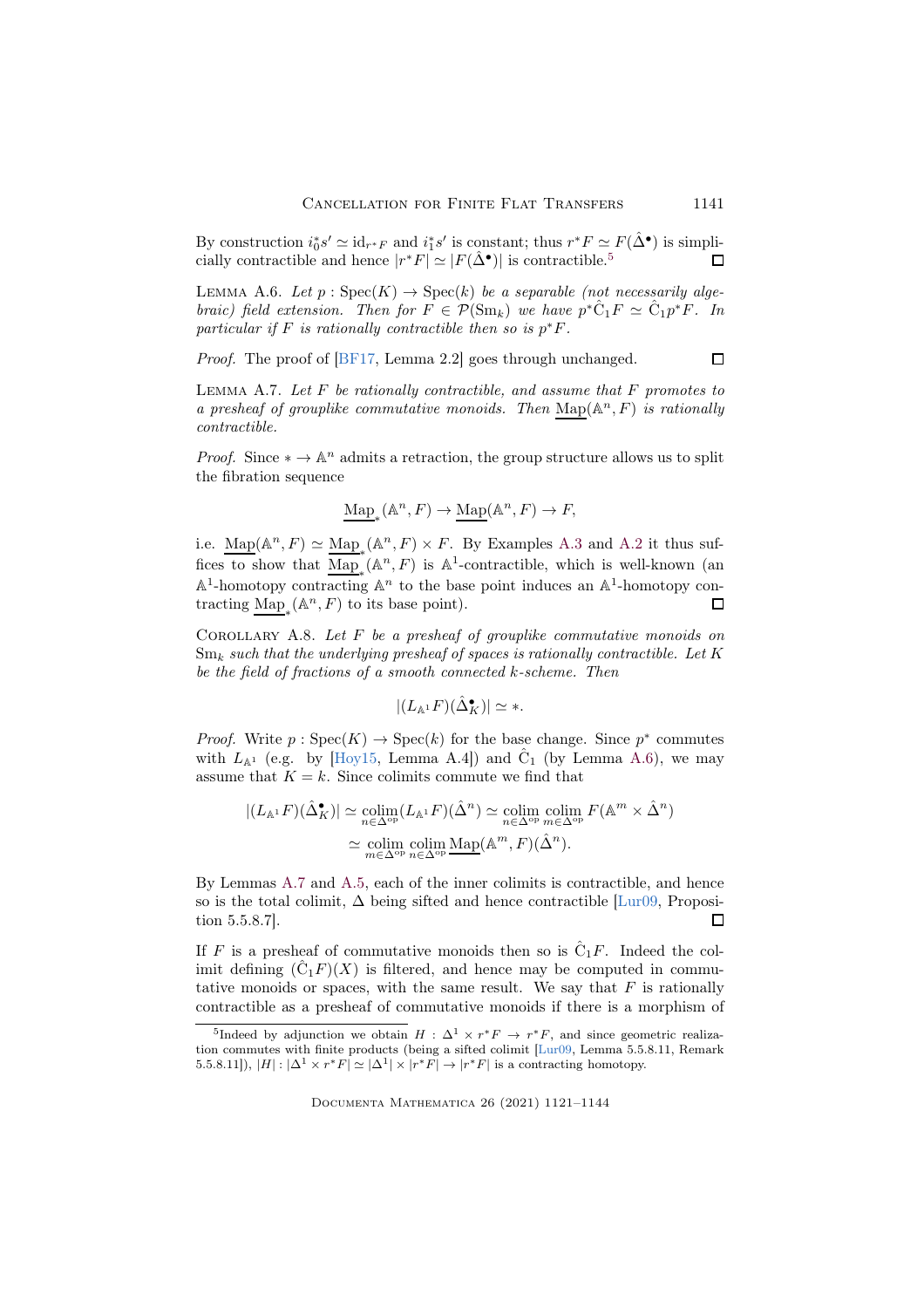presheaves of commutative monoids  $s: F \to \hat{C}_1 F$  such that  $i_0^* s \simeq id_F$  and  $i_1^*s \simeq *$ , as morphisms of presheaves of commutative monoids. Clearly if F is rationally contractible as a presheaf of commutative monoids then it is also rationally contractible in the previous sense.

<span id="page-21-6"></span>LEMMA A.9. On presheaves of commutative monoids,  $\hat{C}_1$  commutes with group completion. In particular if  $F$  is rationally contractible as a presheaf of commutative monoids, then  $F^{\text{gp}}$  is also rationally contractible (as a presheaf of commutative monoids).

Proof. It suffices to show that group completion of commutative monoids preserves filtered colimits and final objects. The first statement holds since group completion is a localization and grouplike monoids are closed under filtered colimits, and the second statement is obvious since the final commutative monoid is grouplike.  $\Box$ 

### **REFERENCES**

- <span id="page-21-1"></span>[AGP16] Alexey Ananyevskiy, Grigory Garkusha, and Ivan Panin. Cancellation theorem for framed motives of algebraic varieties. Adv. Math. 383, Article ID 107681, 38 p., 2021.
- <span id="page-21-8"></span>[AHW17] Aravind Asok, Marc Hoyois, and Matthias Wendt. Affine representability results in  $\partial^1$  -homotopy theory, I: Vector bundles. Duke Math. J. 166(10):1923–1953, 2017.
- <span id="page-21-5"></span>[Bac17] Tom Bachmann. The generalized slices of hermitian K-theory. J. Topol. 10(4):1124–1144, 2017. [arXiv:1610.01346.](https://arxiv.org/abs/1610.01346)
- <span id="page-21-4"></span>[Bac19] Tom Bachmann. Affine grassmannians in  $\mathbb{A}^1$ -homotopy theory. Selecta Math. (N.S.) 25(2):paper 25, 2019. [arXiv:1801.08471.](https://arxiv.org/abs/1801.08471)
- <span id="page-21-7"></span>[Bar17] Clark Barwick. Spectral Mackey functors and equivariant algebraic K-theory, I. Adv. Math. 304(2):646–727, 2017.
- <span id="page-21-9"></span>[BE19] Tom Bachmann and Elden Elmanto. Notes on motivic infinite loop space theory, 2019. [arXiv:1912.06530.](https://arxiv.org/abs/1912.06530)
- <span id="page-21-0"></span>[BF17] Tom Bachmann and Jean Fasel. On the effectivity of spectra representing motivic cohomology theories, 2017. [arXiv:1710.00594.](https://arxiv.org/abs/1710.00594)
- <span id="page-21-3"></span>[BH20] Tom Bachmann and Marc Hoyois. Norms in motivic homotopy theory. Accepted for publication in Asterisque, 2020. [arXiv:1711.03061.](https://arxiv.org/abs/1711.03061)
- <span id="page-21-2"></span>[EHK<sup>+</sup>17] Elden Elmanto, Marc Hoyois, Adeel A. Khan, Vladimir Sosnilo, and Maria Yakerson. Motivic infinite loop spaces, 2017. [arXiv:1711.05248.](https://arxiv.org/abs/1711.05248)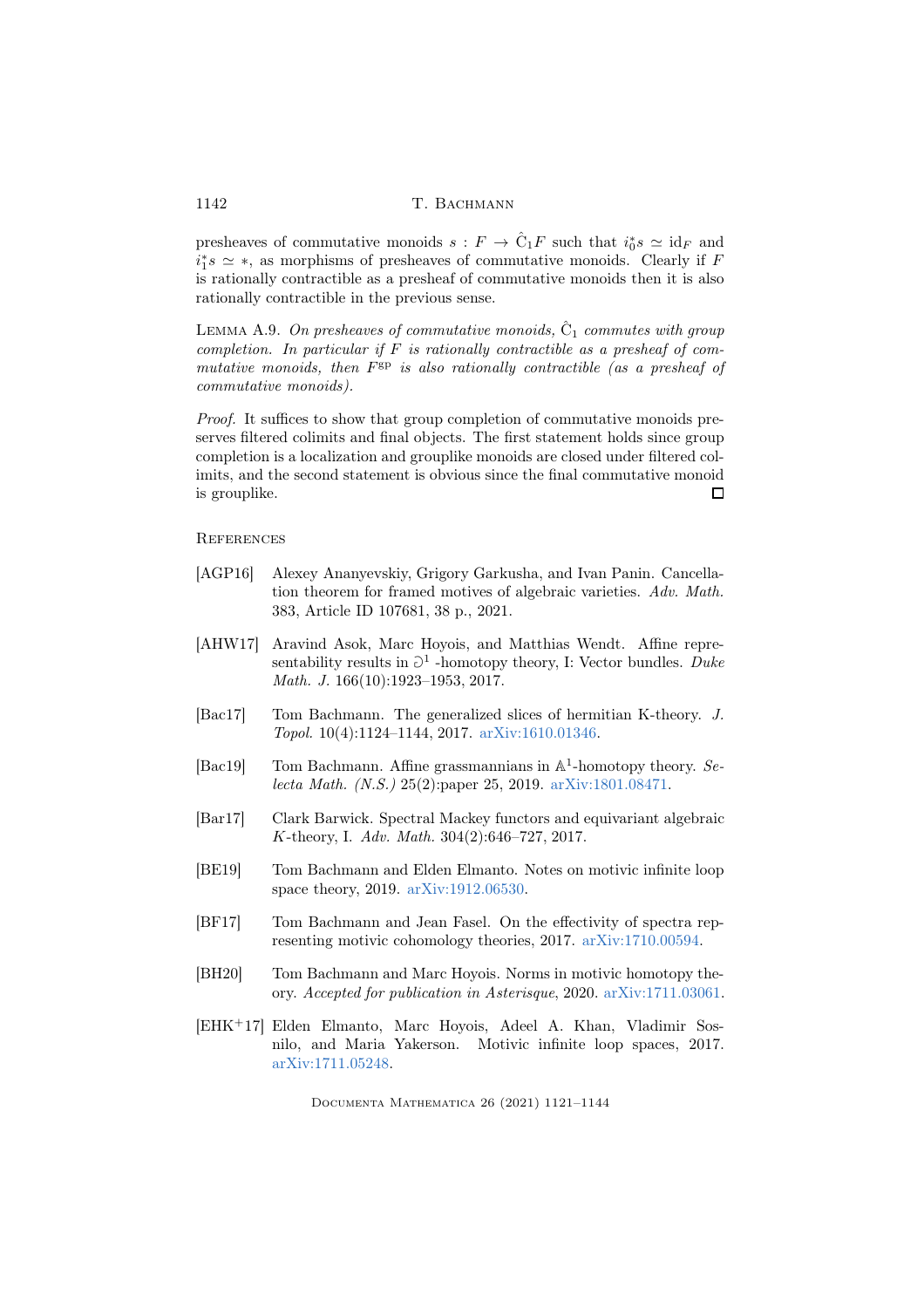- <span id="page-22-0"></span>[FØ17] J. Fasel and P. A. Østvær. A cancellation theorem for Milnor-Witt correspondences, 2017. [arXiv:1708.06098.](https://arxiv.org/abs/1708.06098)
- <span id="page-22-4"></span>[GGN16] David Gepner, Moritz Groth, and Thomas Nikolaus. Universality of multiplicative infinite loop space machines. Algebr. Geom. Topol. 15(6):3107–3153, 2016.
- <span id="page-22-9"></span>[GP15] Grigory Garkusha and Ivan Panin. Homotopy invariant presheaves with framed transfers. Camb. J. Math. 8(1):1-94, 2020. [arXiv:1504.00884.](https://arxiv.org/abs/1504.00884)
- <span id="page-22-13"></span>[Gro67] A. Grothendieck. Éléments de géométrie algébrique. IV: Étude locale des schémas et des morphismes de schémas. Rédigé avec la colloboration de Jean Dieudonné. Publ. Math., Inst. Hautes Étud. Sci. 32:1–361, 1967.
- <span id="page-22-1"></span>[HJN<sup>+</sup>20] Marc Hoyois, Joachim Jelisiejew, Denis Nardin, Burt Totaro, and Maria Yakerson. The Hilbert scheme of infinite affine space and algebraic K-theory, 2020. [arXiv:2002.11439.](https://arxiv.org/abs/2002.11439)
- <span id="page-22-14"></span>[Hoy15] Marc Hoyois. From algebraic cobordism to motivic cohomology. J. Reine Angew. Math. 702:173–226, 2015.
- <span id="page-22-10"></span>[Hoy16] Marc Hoyois. Cdh descent in equivariant homotopy K-theory. Doc. Math. 25:457–482, 2020. [arXiv:1604.06410.](https://arxiv.org/abs/1604.06410)
- <span id="page-22-6"></span>[Hoy18] Marc Hoyois. The localization theorem for framed motivic spaces. Compos. Math. 157(1):1–11, 2021. [arXiv:1807.04253.](https://arxiv.org/abs/1807.04253)
- <span id="page-22-12"></span>[Lev08] Marc Levine. The homotopy coniveau tower. J. Topol. 1(1):217–267, 2008.
- <span id="page-22-2"></span>[Lur09] Jacob Lurie. Higher topos theory. Annals of Mathematics Studies 170. Princeton University Press, 2009.
- <span id="page-22-3"></span>[Lur16] Jacob Lurie. Higher algebra, May 2016.
- <span id="page-22-11"></span>[LYZR19] Marc Levine, Yaping Yang, Gufang Zhao, and Joël Riou. Algebraic elliptic cohomology theory and flops, I. Math. Ann. 375(3):1823– 1855, 2019.
- <span id="page-22-8"></span>[Mor05] Fabien Morel. The stable  $\mathbb{A}^1$ -connectivity theorems. K-Theory 35(1):1–68, 2005.
- <span id="page-22-7"></span>[Mor12] Fabien Morel. A<sup>1</sup>-Algebraic Topology over a Field. Lecture Notes in Mathematics 2052. Springer Berlin Heidelberg, 2012.
- <span id="page-22-5"></span>[Rob15] Marco Robalo. k-theory and the bridge from motives to noncommutative motives. Adv. Math. 269:399–550, 2015.